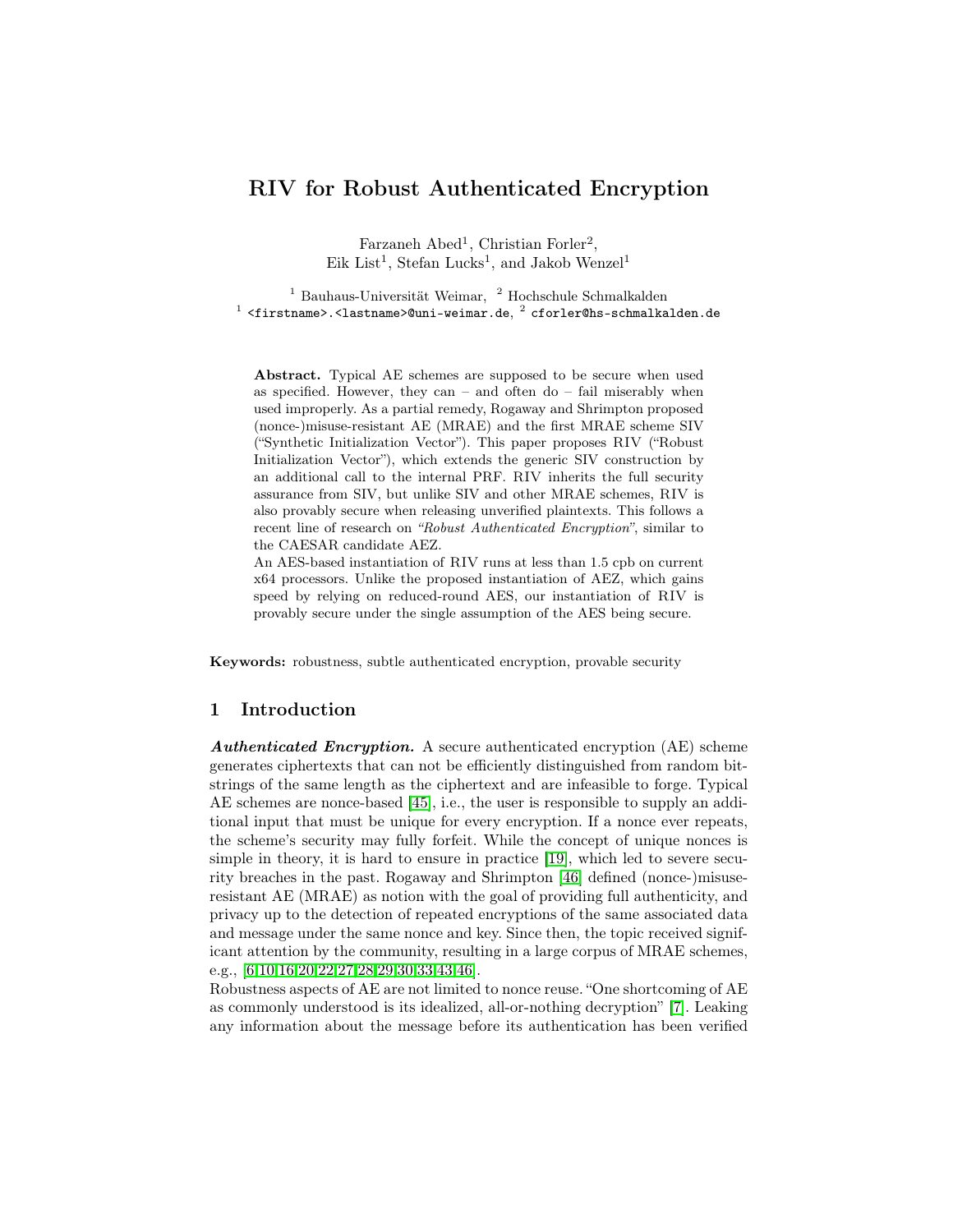breaks this assumption. At least five noteworthy recent works strengthened the existing security definitions of robustness.<sup>[1](#page-1-0)</sup> Boldyreva et al. [15] (BDPS) studied the effects when multiple distinct error messages are distinguishable in probabilistic or stateful schemes. Andreeva et al. [4] formalized notions that capture the remaining security under release of unverified plaintexts (RUP). Hoang et al. [24] defined robust AE (RAE) as a notion for the best achievable security of an AE scheme with a user-chosen ciphertext expansion. Badertscher et al. [\[5\]](#page-16-2) investigated RAE with the frameworks by Maurer and Renner [38,39]. Barwell, Page, and Stam [\[7\]](#page-16-1) defined subtle AE (SAE) as a reference framework for the BDPS, RUP, and RAE notions. The SAE definitions comprise leakage beyond information about the invalid plaintext, which allows to model leakage as a property of the decryption implementation rather than as a property of the scheme.

**Previous Robust AE Schemes.** In spite of so much progress regarding stricter security definitions, the portfolio of dedicated robust AE schemes remains still modest. Among the 57 CAESAR submissions, only four candidates consider robustness against leakage of invalid plaintexts: Julius [\[6\]](#page-16-0) lacks a security proof; POET [1] and APE [\[3\]](#page-16-3) concern on-line confidentiality, which cannot provide nonce-misuse resistance in the strong sense of Rogaway and Shrimpton, as has been criticized, e.g., by [25]. Only AEZ [24] provides robust AE. Though, AEZ follows a "proof-then-prune" approach: while the security proof assumes a strong block cipher, the performant instantiation employs four-round AES instead. Since AEZ also defines a key schedule, it appears more as a primitive of its own right than as a block-cipher-based AE scheme.

Beyond CAESAR, Bertoni et al. [\[12\]](#page-17-2) proposed Mr. MONSTER BURRITO, a fourround Feistel network with the round-reduced KECCAK-f permutation in duplexwrap mode, and the sponge in counter mode for encryption. Shrimpton and Terashima [47] proposed Protected IV (PIV), a framework of strong tweakable ciphers (STPRPs), which generalized the  $\Psi_3$  construction by Coron et al. [17]. PIV is fast (comparable with the construction proposed in this work); though, it requires the block-cipher inverse for decryption. Note that theoretically, more robust AE schemes could be constructed. Hoang et al. [24] showed that the wellknown Encode-then-Encipher (EtE) [9] approach achieves RAE security when (a hash of) nonce and associated data are used as tweak. In theory, this implies that a secure STPRP can be transformed into a robust AE scheme, which allows to choose from the schemes that have been developed over the previous decade, e.g., in the domains of full-disk and format-preserving encryption.

Contribution. This work proposes a modular framework, called Robust IV (RIV), which provides provable SAE security. RIV is an extension of SIV [\[26,](#page-18-4)46] that inherits both the simplicity and the naturally strong security properties of SIV and adds robustness against leakage of invalid plaintexts. We propose an instantiation which runs at less than 1.5 clock cycles per byte (cpb) on current x64 processors.

<span id="page-1-0"></span> $1$  By robustness, we mean resistance against both nonce misuse and decryption leakage beyond the single error information.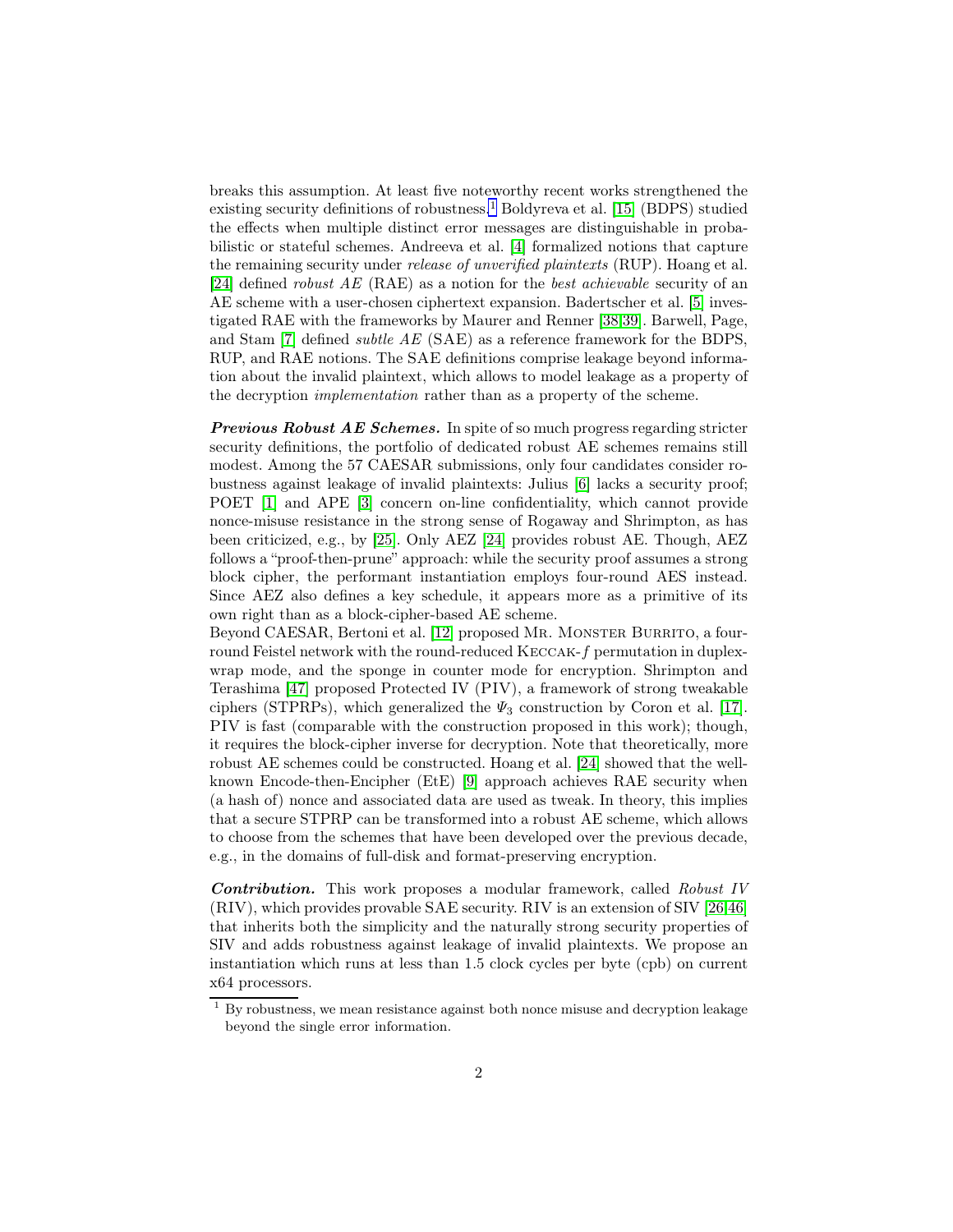*Outline.* The remainder of this work is structured as follows: after Section [2](#page-2-0) recalls the preliminaries, Section [3](#page-3-0) describes the generic RIV framework. Section [4](#page-4-0) recalls the relevant notions. Section [5](#page-7-0) summarizes our formal security analysis. Section [6](#page-9-0) details our instantiation, and Section [7](#page-15-0) concludes this work.

### <span id="page-2-0"></span>2 Preliminaries

We use lowercase letters  $x, y$  for indices and integers, uppercase letters  $X, Y$  for binary strings and functions, and calligraphic uppercase letters  $\mathcal{X}, \mathcal{Y}$  for sets. By  $\varepsilon$  we denote the empty string. We denote the concatenation of binary strings X and Y by  $X \parallel Y$  and the result of their bitwise XOR by  $X \oplus Y$ . We indicate the length of X in bits by |X|, and write  $X_i$  for the *i*-th block,  $X[i]$  for the *i*-th most significant bit of X, and  $X[i..j]$  for the bit sequence  $X[i], \ldots, X[j]$ .  $X \leftarrow \mathcal{X}$  denotes that X is chosen uniformly at random from the set X. We define two sets of particular interest:  $\text{Perm}(\mathcal{X})$  be the set of all permutations on X and Func $(X, Y)$  the set of all functions  $F: X \to Y$ . A uniform random function  $\rho: \mathcal{X} \to \mathcal{Y}$  with domain  $\mathcal{X}$  and range  $\mathcal{Y}$  is a random variable uniformly distributed over Func( $\mathcal{X}, \mathcal{Y}$ ). We define by  $X_1, \ldots, X_j \stackrel{x}{\leftarrow} X$  the injective splitting of the string X into x-bit blocks such that  $X = X_1 \parallel \cdots \parallel X_j$ , with  $|X_i| = x$  for  $1 \leq i \leq j-1$ , and  $|X_j| \leq x$ .

For an event E, we denote by  $Pr[E]$  the probability of E. We write  $\langle x \rangle_m$  for the binary m-bit-string representation of an integer x and  $\langle x \rangle$  for the binary n-bit-string representation of x for an integer n that is clear from the context. If not stated otherwise, we assume representations to be encoded in big-endian manner, i.e., the decimal  $\langle 135 \rangle$  is encoded to the *n*-bit string 000..010000111.

Universal Hashing. Universal hash functions are well-known components for compressing a message while guaranteeing maximal probabilities about output relations. We briefly recall the definitions that are relevant in this work.

Definition 1 ( $\epsilon$ -Almost-(XOR-)Universal Hash Functions). Let  $\mathcal{X}, \mathcal{Y} \subseteq$  ${0,1}^*$ . Let  $\mathcal{H} = {H | H : \mathcal{X} \to \mathcal{Y}}$  denote a family of hash functions. H is called  $\epsilon$ -almost-universal ( $\epsilon$ -AU) iff for all distinct elements  $X, X' \in \mathcal{X}$ , it holds that  $\Pr_{H \twoheadleftarrow \mathcal{H}} [H(X) = H(X')] \leq \epsilon$ . H is called  $\epsilon$ -almost-XOR-universal ( $\epsilon$ -AXU) iff for all distinct elements  $X, X' \in \mathcal{X}$  and  $Y \in \mathcal{Y}$ , it holds that  $Pr_{H \leftarrow \mathcal{H}}[H(X) \oplus$  $H(X') = Y \leq \epsilon.$ 

**Theorem 1 (Theorem 3 from [14]).** Let  $\mathcal{X}, \mathcal{Y} \subseteq \{0,1\}^*$ . Further, let  $\mathcal{H} =$  ${H | H : X \rightarrow Y}$  be a family of  $\epsilon$ -AXU hash functions. Then, the family  $\mathcal{H}' =$  $\{H' | H': \mathcal{X} \times \mathcal{Y} \to \mathcal{Y}\}$  with  $H'(X,Y) := H(X) \oplus Y$ , is  $\epsilon$ -AU.

Nonce-Based Encryption Schemes. A nonce-based encryption scheme [45] is a tuple  $\Pi = (\mathcal{E}, \mathcal{D})$  of deterministic encryption and decryption algorithms  $\mathcal{E}: \mathcal{K} \times \mathcal{N} \times \mathcal{M} \rightarrow \mathcal{C}$  and  $\mathcal{D}: \mathcal{K} \times \mathcal{N} \times \mathcal{C} \rightarrow \mathcal{M}$ , with associated non-empty key space K, non-empty nonce space N, and  $\mathcal{M}, \mathcal{C} \subseteq \{0,1\}^*$  denoting message and ciphertext space, respectively. We often write  $\mathcal{E}_K^N(M)$  and  $\mathcal{D}_K^N(C)$  as short forms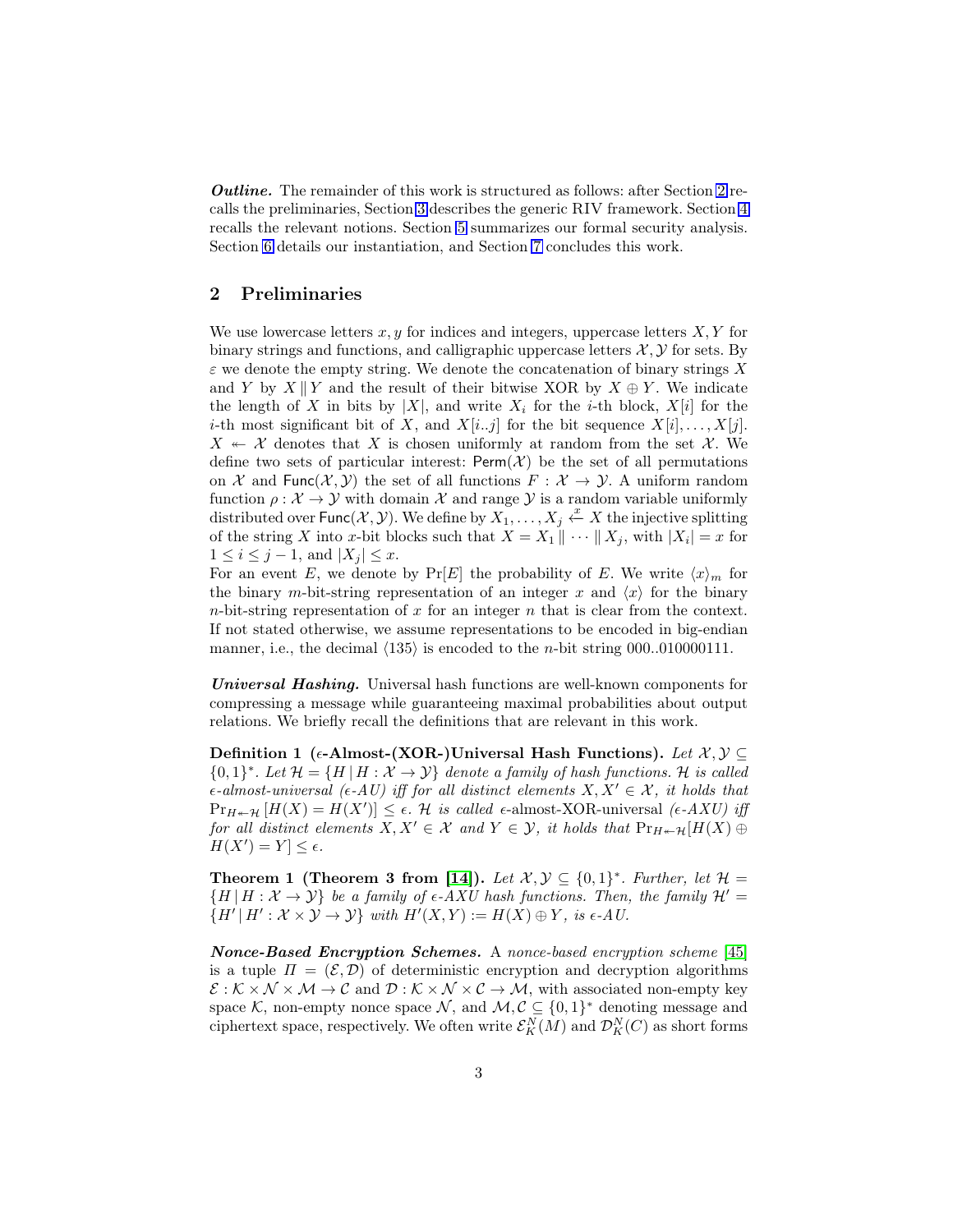of  $\mathcal{E}(K, N, M)$  and  $\mathcal{D}(K, N, C)$ . An adversary that never repeats a nonce over its encryption queries is called nonce-respecting, and nonce-ignoring otherwise. We assume for all  $K \in \mathcal{K}$ ,  $N \in \mathcal{N}$ ,  $M \in \mathcal{M}$ , and  $C \in \mathcal{C}$  length-preservation, i.e.,  $|\mathcal{E}_{\mathcal{K}}^{N}(M)| = |M|$ , correctness, i.e.,  $\mathcal{D}_{\mathcal{K}}^{N}(\mathcal{E}_{\mathcal{K}}^{N}(M)) = M$ , and tidiness, i.e.,  $\mathcal{E}_K^N(\mathcal{D}_K^N(C)) = C$ . We call a nonce-based encryption scheme  $\Pi = (\mathcal{E}, \mathcal{D})$  noncekeystream-based iff its encryption algorithm derives a keystream  $\kappa_N \subseteq \{0,1\}^*$ , with  $|\kappa_N| = |M|$ , from the given nonce N and computes the ciphertext as  $C \leftarrow$  $\kappa_N \oplus M$ . Naturally, the decryption algorithm of such an encryption scheme is identical to its encryption algorithm, i.e.,  $\mathcal{E}_K^N(M) := \mathcal{D}_K^N(M)$  for all  $K \in \mathcal{K}$ ,  $N \in \mathcal{N}$ , and  $M \in \mathcal{M}$ .

Nonce-Based AE Schemes. A nonce-based authenticated encryption scheme (with associated data) [44] is a tuple  $\tilde{\Pi} = (\tilde{\mathcal{E}}, \tilde{\mathcal{D}})$  of a deterministic encryption algorithm  $\mathcal{E}: \mathcal{K} \times \mathcal{N} \times \mathcal{H} \times \mathcal{M} \to \mathcal{C} \times \mathcal{T}$ , and a deterministic decryption algorithm  $\mathcal{D}: \mathcal{K} \times \mathcal{N} \times \mathcal{H} \times \mathcal{C} \times \mathcal{T} \to \mathcal{M} \cup \{\perp\},\$  with associated non-empty key space  $\mathcal{K}$ , nonempty nonce space N, and  $\mathcal{H}, \mathcal{M}, \mathcal{C} \subseteq \{0,1\}^*$  denote the header, message, and ciphertext space, respectively. We define a tag space  $\mathcal{T} = \{0, 1\}^{\tau}$  for a fixed  $\tau \geq 0$ . We often write  $\widetilde{\mathcal{E}}_K^{N,H}(M)$  and  $\widetilde{\mathcal{D}}_K^{N,H}(C,T)$  as short forms of  $\widetilde{\mathcal{E}}(K,N,H,M)$  and  $\widetilde{\mathcal{D}}(K, N, H, C, T)$ . If a given tuple  $(N, H, C, T)$  is valid,  $\widetilde{\mathcal{D}}_K^{N, H}(C, T)$  returns the corresponding plaintext M, and  $\bot$  otherwise. We assume that for all  $K \in \mathcal{K}, N \in$  $\mathcal{N}, H \in \mathcal{H}$ , and  $M \in \mathcal{M}$  holds stretch-preservation: if  $\widetilde{\mathcal{E}}_K^{N,H}(M) = (C, T)$ , then  $|C| = |M|$  and  $|T| = \tau$ , correctness: if  $\widetilde{\mathcal{E}}_K^{N,H}(M) = (C,T)$ , then  $\widetilde{\mathcal{D}}_K^{N,H}(C,T) =$ M, and tidiness: if  $\widetilde{\mathcal{D}}_K^{N,H}(C,T) = M \neq \perp$ , then  $\widetilde{\mathcal{E}}_K^{N,H}(M) = (C,T)$ , for all  $C \in \mathcal{C}$  and  $T \in \mathcal{T}$ . Note that some notions (e.g., [41]) regard an authenticated ciphertext C with  $|C| = |M| + \tau$  instead of an explicitly separated tuple  $(C, T)$ .

**Subtle AE Schemes.** Barwell et al. defined a subtle AE scheme  $\tilde{\Pi} = (\tilde{\mathcal{E}}, \tilde{\mathcal{D}}, \Lambda)$ as a tuple of deterministic encryption and decryption algorithms  $\widetilde{\mathcal{E}}$  and  $\widetilde{\mathcal{D}}$  as above<sup>[2](#page-3-1)</sup>, and an additional deterministic leakage algorithm  $\Lambda$  :  $\mathcal{K} \times \mathcal{N} \times \mathcal{H} \times$  $\mathcal{C} \times \mathcal{T} \to {\{\top\}} \cup \mathcal{L}$ , with a non-empty leakage space  $\mathcal{L}$  and a symbol  $\top \notin \mathcal{L}$  to indicate a valid input. This means, for all  $K \in \mathcal{K}$ ,  $N \in \mathcal{N}$ ,  $H \in \mathcal{H}$ ,  $C \in \mathcal{C}$ , and  $T \in \mathcal{T}$  holds: if  $\Lambda_K^{N,H}(C,T) = \top$ , then  $\widetilde{\mathcal{D}}_K^{N,H}(C,T) \neq \bot$ ; moreover, it holds that if  $\Lambda_K^{N,H}(C,T) \neq \top$ , then  $\widetilde{\mathcal{D}}_K^{N,H}(C,T) = \bot$ .

## <span id="page-3-0"></span>3 Definition of RIV

**Definition 2 (RIV).** Let  $d, n, \tau \geq 1$ . Let  $\mathcal{K}_1$ ,  $\mathcal{K}_2$ , and  $\mathcal{K} = \mathcal{K}_1 \times \mathcal{K}_2$  be nonempty key sets, N a non-empty nonce space,  $\{0,1\}^d$  the non-empty domain space, and  $H, M, C \subseteq \{0,1\}^*$  header, message, and ciphertext spaces, respectively, and  $\mathcal{T} = \{0,1\}^{\tau}$  a tag space. Let further  $F : \mathcal{K}_1 \times \{0,1\}^d \times \mathcal{N} \times \mathcal{H} \times \mathcal{M} \rightarrow$  $\{0,1\}^n$  be a function and  $\Pi = (\mathcal{E}, \mathcal{D})$  a nonce-based encryption scheme with associated key space  $\mathcal{K}_2$  and nonce space  $\{0,1\}^{\tau}$ . Let  $F_K^i(\cdot,\cdot,\cdot)$  denote  $F_K(\langle i \rangle_d, \cdot, \cdot, \cdot)$ . Then, we define the AE scheme RIV $_{F,H} = (\tilde{\mathcal{E}}, \tilde{\mathcal{D}})$  with encryption algorithm

<span id="page-3-1"></span><sup>&</sup>lt;sup>2</sup> Though, their definitions denote the authenticated ciphertext  $(C, T)$  as  $C$ .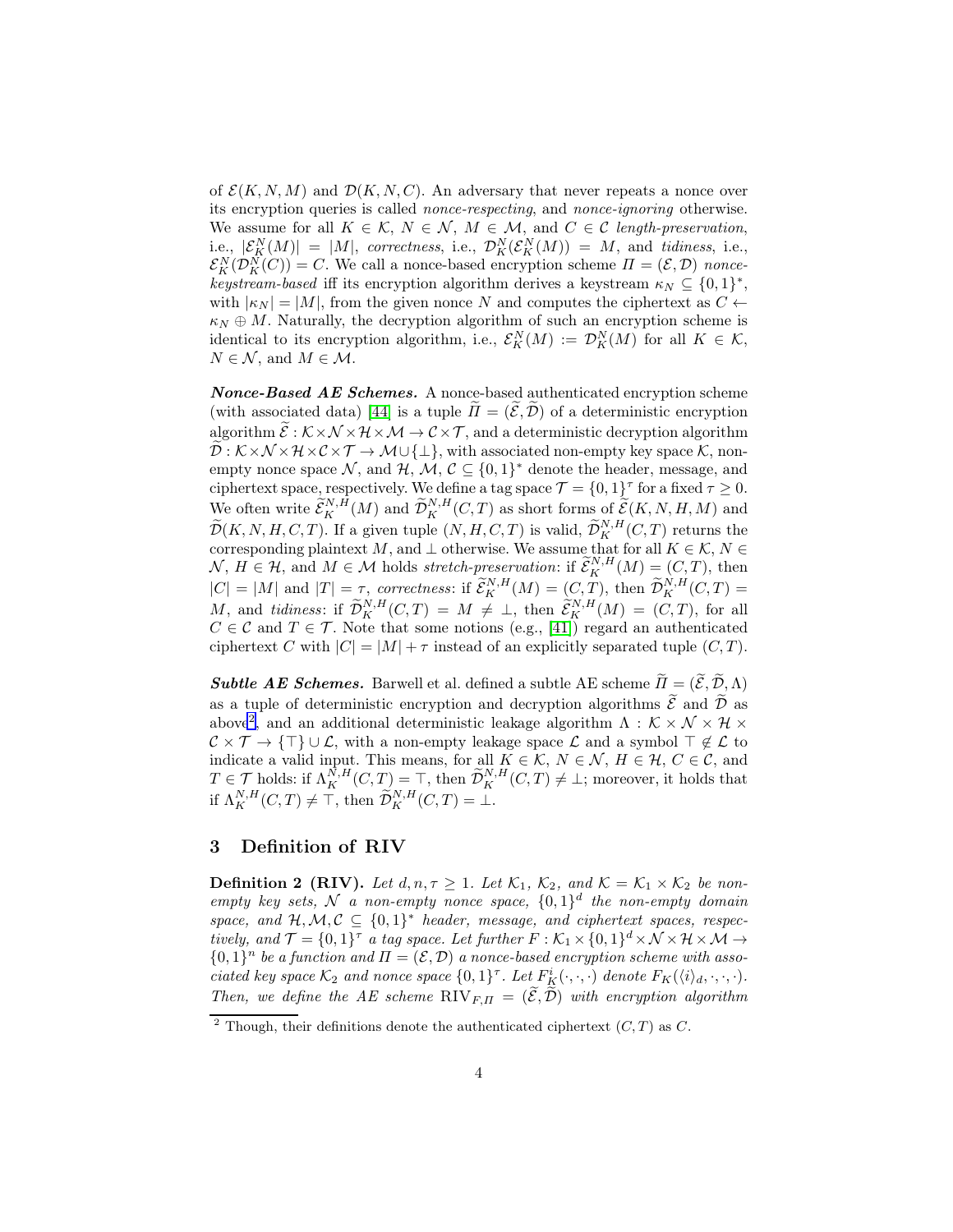<span id="page-4-1"></span>

Fig. 1: Left: Schematic illustration of the encryption of  $RIV_{F,\Pi}$  with a PRF F and a nonce-based encryption scheme  $\Pi = (\mathcal{E}, \mathcal{D})$ . Right: Definition of encryption and decryption algorithms of  $\text{RIV}_{F,\Pi}$ , and definition of a plaintext-leaking oracle  $\Lambda$  that will be used in our security analysis.

 $\widetilde{\mathcal{E}}:\mathcal{K}\times\mathcal{N}\times\mathcal{H}\times\mathcal{M}\to\mathcal{C}\times\mathcal{T}$  and decryption algorithm  $\widetilde{\mathcal{D}}:\mathcal{K}\times\mathcal{N}\times\mathcal{H}\times\mathcal{C}\times\mathcal{T}\to$  $M \cup \{\perp\}$ , as given in Figure [1.](#page-4-1)

**Definition 3 (RIV).** We define the SAE scheme  $\widehat{RIV}_{F,\Pi} = (\widetilde{\mathcal{E}}, \widetilde{\mathcal{D}}, \Lambda)$  with an additional deterministic leakage algorithm  $\Lambda : \mathcal{K} \times \mathcal{N} \times \mathcal{H} \times \mathcal{C} \times \mathcal{T} \to \mathcal{M} \times \{\top\},\$ as given in Figure [1.](#page-4-1)

Feistel Structure and Encode-then-Encipher (EtE). RIV can be seen as an application of the EtE [9] approach by Bellare et al. EtE can generically be used for constructing a robust AE scheme from a tweakable cipher, assuming its enciphering resists chosen-plaintext and chosen-ciphertext attacks [24]. The RIV cipher, however, is essentially an unbalanced three-round Feistel-network.[3](#page-4-2) It is well-known that such ciphers are secure against chosen-plaintext, but vulnerable to chosen-ciphertext attacks [35] (see also [2,36,42]). RIV is robust in spite of its weak enciphering scheme, because its encoding operation has been chosen to specifically cover this weakness.

## <span id="page-4-0"></span>4 Security Notions

Adversaries and Advantages. An adversary A is an efficient Turing machine that interacts with a given set of oracles that appear as black boxes to A. We

<span id="page-4-2"></span><sup>&</sup>lt;sup>3</sup> If the used encryption scheme  $\Pi = (\mathcal{E}, \mathcal{D})$  is nonce-*keystream*-based, the RIV cipher *is* a three-round Feistel network.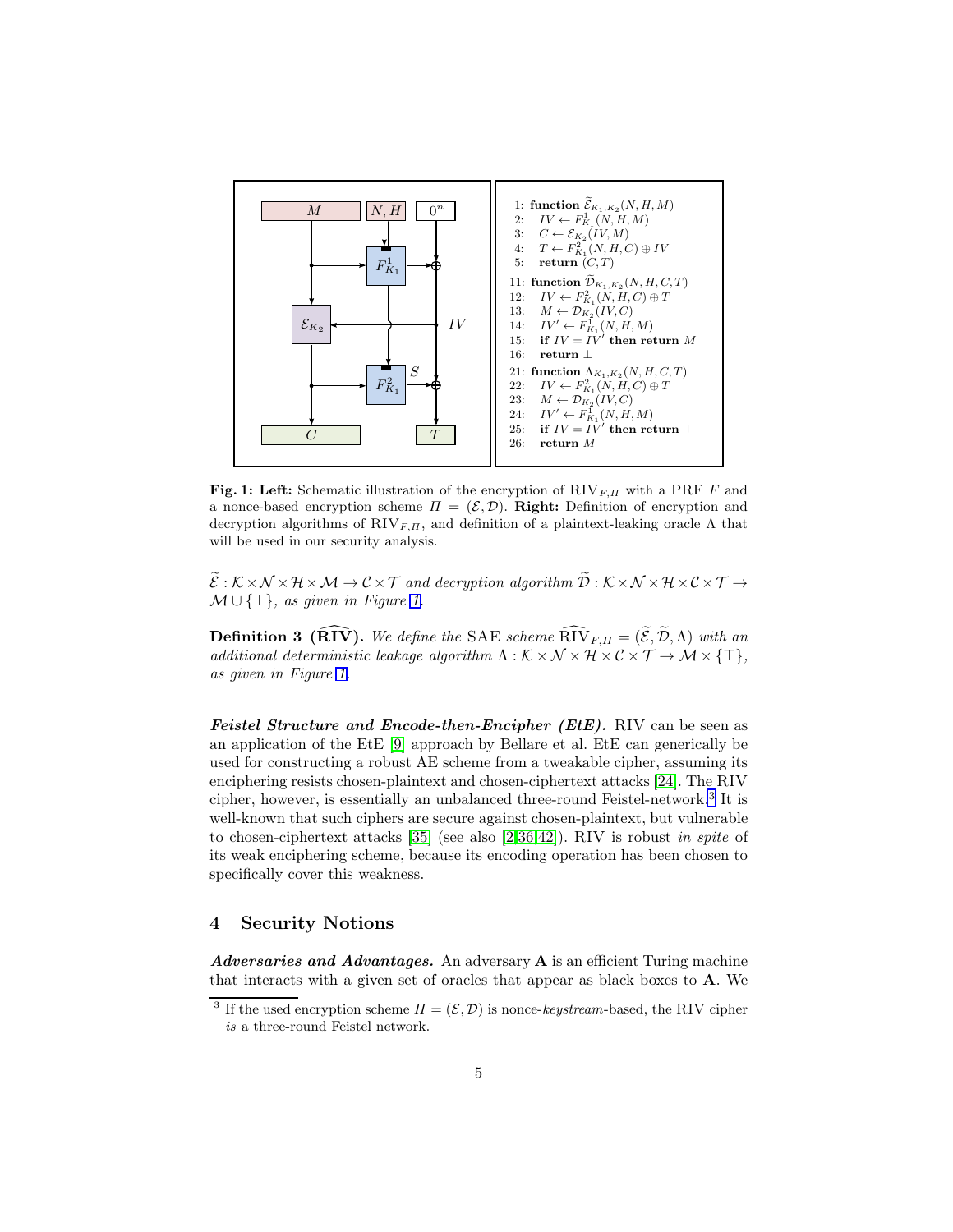use the notation A for the class of all computationally bounded adversaries and  $A^{\mathcal{O}}$  for the output of A after interacting with some oracle  $\mathcal{O}$ . We write  $\Delta_{\mathbf{A}}(\mathcal{O}^{L}; \mathcal{O}^{R}) := \sup_{\mathbf{A} \in \mathbb{A}} |\Pr[\mathbf{A}^{\mathcal{O}^{L}} \Rightarrow 1] - \Pr[\mathbf{A}^{\mathcal{O}^{R}} \Rightarrow 1]|$  for the advantage of A to distinguish between oracles  $\mathcal{O}^L$  and  $\mathcal{O}^R$ . All probabilities are defined over the random coins of the oracles and those of the adversary, if any. We write  $\mathbf{Adv}_{F}^{X}(q, \ell, t) = \max_{\mathbf{A} \in \mathbb{A}} \{ \mathbf{Adv}_{F}^{X}(\mathbf{A}) \}$  to refer to the maximal advantage over all X-adversaries  $A$  on a given function  $F$  that run in time at most  $t$  and pose at most q queries consisting of at most  $\ell$  blocks in total to the available oracles. If  $A$ shall distinguish between two sets of oracles  $(\mathcal{O}_1^L, \ldots, \mathcal{O}_k^L)$  and  $(\mathcal{O}_1^R, \ldots, \mathcal{O}_k^R)$ , we refer to the *i*-th oracle that **A** interacts with by  $\mathcal{O}_i \in \{O_i^L, O_i^R\}$ . By  $O_i \xrightarrow{\sim} O_j$ , we denote that **A** first queries  $\mathcal{O}_i$  and later  $\mathcal{O}_j$  with the output of  $\mathcal{O}_i$ . Wlog., we assume that A never asks queries to which it already knows the answer. In the case when **A** has access to multiple oracles  $\mathcal{O}_1, \ldots, \mathcal{O}_k$ , we denote by  $q_i$  the number of queries and by  $\ell_i$  the maximal number of blocks that **A** poses at most to oracle  $\mathcal{O}_i$ ,  $1 \leq i \leq k$ .

If  $\mathcal{O}_i$  and  $\mathcal{O}_j$  represent a family of algorithms indexed by inputs, the indices must match, e.g., when  $\tilde{\mathcal{E}}_K^{N,H}(M)$  and  $\tilde{\mathcal{D}}_K^{N,H}(C)$  represent encryption and decryption algorithms with a fixed key K and indexed by N and H, then  $\mathcal{E}_K \hookrightarrow \mathcal{D}_K$  says that **A** first queries  $\widetilde{\mathcal{E}}_K^{N,H}(M)$  and later  $\widetilde{\mathcal{D}}_K^{N,H}(C)$ .

We define ⊥, when in place of an oracle, to always return the invalid symbol ⊥. We denote by  $\mathscr{S}^{\mathcal{O}}$  an oracle that, given an input X, computes  $Y \leftarrow \mathcal{O}(X)$ , chooses uniformly at random a value  $Y'$  from the space of all possible outputs with  $|Y'| = |Y|$ , and returns Y'. We assume that  $\mathcal{S}^{\mathcal{O}}$  performs lazy sampling, i.e.,  $\mathcal{S}^{\mathcal{O}}(X)$  returns the same value when queried with the same input X. We often omit the key for brevity, e.g.,  $\mathcal{S}^{\tilde{\mathcal{E}}}(X)$  will be short for  $\mathcal{S}^{\tilde{\mathcal{E}}_K}(X)$ .

#### 4.1 Security Definitions for Encryption Schemes

**Definition 4 (PRF Advantage).** Let  $F : K \times X \rightarrow Y$  be a function with non-empty key space  $K$ , and  $A$  a computationally bounded adversary with access to an oracle, where  $K \leftarrow \mathcal{K}$  and  $\rho \leftarrow \text{Func}(\mathcal{X}, \mathcal{Y})$ . Then, the PRF advantage of **A** on F is defined as  $\mathbf{Adv}_{F}^{\mathrm{PRF}}(\mathbf{A}) := \Delta_{\mathbf{A}}(F_K; \rho).$ 

**Definition 5 (PRP Advantage).** Let  $n, k \geq 1$  be fixed. Let  $E : \{0,1\}^k \times$  $\{0,1\}^n \rightarrow \{0,1\}^n$  be a block cipher and **A** a computationally bounded adversary with access to an oracle. Further, let  $K \leftarrow \{0,1\}^k$  and  $\pi \leftarrow \text{Perm}(\{0,1\}^n)$ . Then, the PRP advantage of **A** on E is defined as  $\mathbf{Adv}_{E}^{\text{PRP}}(\mathbf{A}) := \Delta_{\mathbf{A}}(E_K; \pi)$ .

Stinson [48] showed that one can construct an  $(\epsilon_1 + \epsilon_2)$ -AU family of hash functions from the consecutive application of an  $\epsilon_1$ -AU and an  $\epsilon_2$ -AU family of hash functions. From that we can derive the following theorem.

<span id="page-5-0"></span>**Theorem 2.** Let  $\mathcal{X}, \mathcal{Y}, \mathcal{Z} \subseteq \{0, 1\}^*$  and let  $\mathcal{K}$  be a non-empty set. Further, let  $\mathcal{H} = \{H : \mathcal{X} \to \mathcal{Y}\}\$ be a family of  $\epsilon$ -AU hash functions and let  $G : \mathcal{K} \times \mathcal{Y} \to \mathcal{Z}$  be a function. Then, we can define  $F_K(X) := G_K(H(X))$ , with independent  $K \leftarrow \mathcal{K}$ and  $H \leftarrow H$ . Let **A** be a PRF adversary on F that asks at most q queries of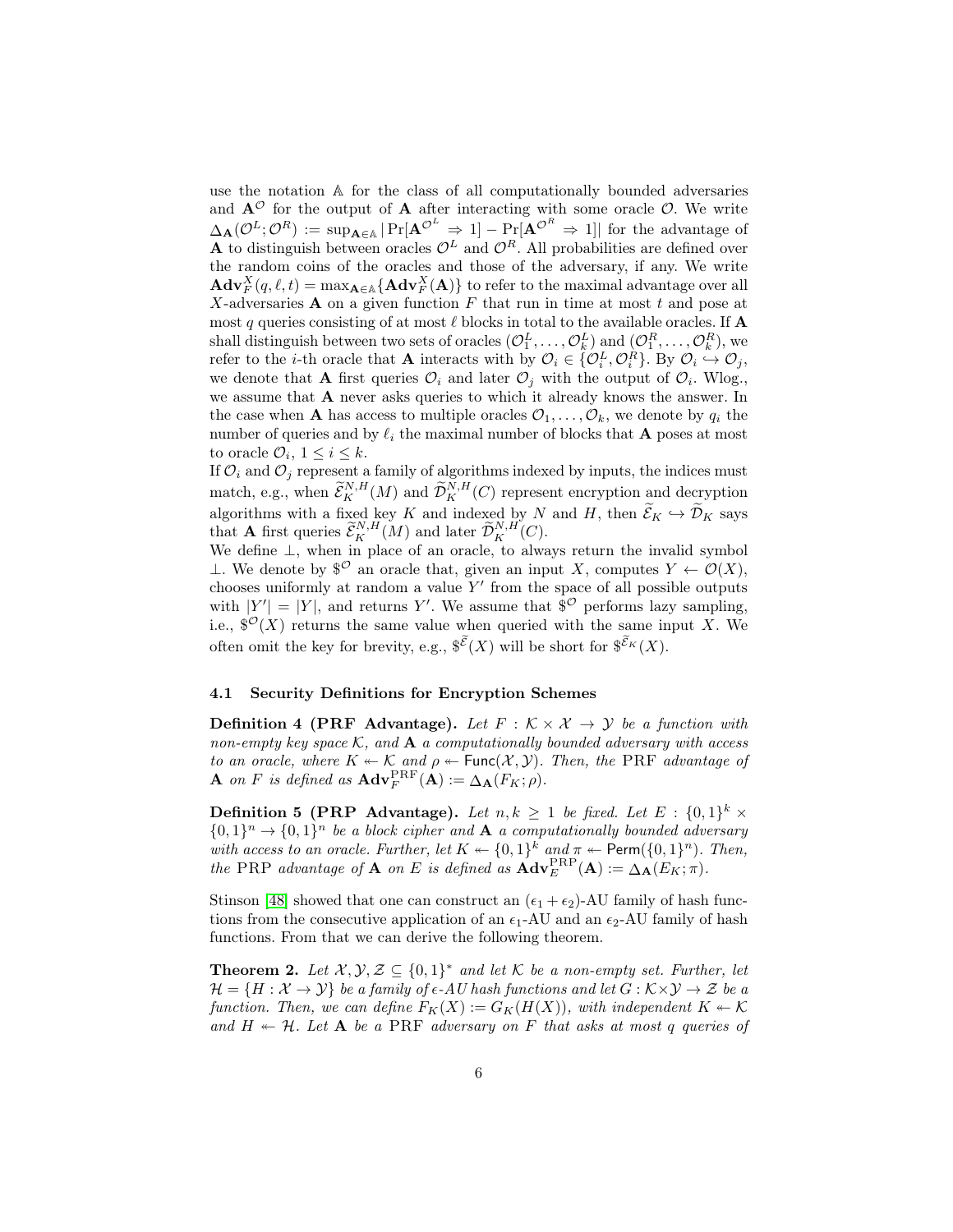at most  $\ell$  blocks in total, and runs in time at most t. Then, there exists a PRF adversary  $A_1$  on G that asks at most q queries and runs in time  $O(t)$  such that

$$
\mathbf{Adv}_{F}^{\mathrm{PRF}}(\mathbf{A}) \leq \mathbf{Adv}_{G}^{\mathrm{PRF}}(\mathbf{A}_{1}) + \epsilon \cdot q^{2}/2.
$$

Theorem [2](#page-5-0) follows from the fact, that the PRF advantage of  $F$  is upper bounded by the maximal PRF advantage on G plus the maximal probability of output collisions of the form  $H(X) = H(X')$  over q queries.

**Definition 6 (NE Advantage [41]).** Let  $\Pi = (\mathcal{E}, \mathcal{D})$  be a nonce-based encryption scheme and  $K \leftarrow \mathcal{K}$ . Let **A** be a nonce-respecting adversary with access to an oracle. Then, the NE advantage of **A** on  $\Pi$  is defined as  $\mathbf{Adv}_{\Pi}^{\text{NE}}(\mathbf{A}) :=$  $\Delta_{\mathbf{A}}(\mathcal{E}_K; \mathbb{S}^\mathcal{E}).$ 

We adapt the definition of indistinguishability from random bits from [23] for nonce-based encryption schemes. Note that we strengthen it to adversaries that do not repeat nonces over all encryption and decryption queries.

**Definition 7 (SRND Advantage).** Let be  $\Pi = (\mathcal{E}, \mathcal{D})$  a nonce-based encryption scheme and  $K \leftarrow \mathcal{K}$ . Let **A** be a nonce-respecting adversary with access to two oracles  $\mathcal{O}_1$  and  $\mathcal{O}_2$ , s.t. A never asks for  $\mathcal{O}_1 \hookrightarrow \mathcal{O}_2$  and never repeats a nonce over all its encryption and decryption queries. Then, we define the SRND advantage of **A** on  $\Pi$  as  $\mathbf{Adv}_{\Pi}^{\text{SRND}}(\mathbf{A}) := \Delta_{\mathbf{A}}(\mathcal{E}_K, \mathcal{D}_K; \S^{\mathcal{E}}, \S^{\mathcal{D}}).$ 

#### 4.2 Security Definitions for Nonce-Based AE Schemes

For this subsection, let  $\widetilde{\Pi} = (\widetilde{\mathcal{E}}, \widetilde{\mathcal{D}})$  be a nonce-based AE scheme,  $K \leftarrow \mathcal{K}$ , and A be a computationally bounded adversary on  $\Pi$ .

Definition 8 (IND-CPA Advantage). Let A have access to an encryption oracle. Then, the IND-CPA advantage of A with respect to  $II$  is defined as  $\mathbf{Adv}_{\widetilde{H}}^{\text{IND-CPA}}(\mathbf{A}) := \Delta_{\mathbf{A}}(\widetilde{\mathcal{E}}_K; \mathcal{E}^{\widetilde{\mathcal{E}}}).$ 

Definition 9 (INT-CTXT Advantage). Let A have access to two oracles  $\mathcal{O}_1$  and  $\mathcal{O}_2$  such that **A** never queries  $\mathcal{O}_1 \hookrightarrow \mathcal{O}_2$ . Then, the INT-CTXT advantage of **A** on  $\widetilde{H}$  is defined as  $\mathbf{Adv}_{\widetilde{H}}^{\text{INT-CTXT}}(\mathbf{A}) := \Pr[\mathbf{A}^{\widetilde{\mathcal{E}}_K, \widetilde{\mathcal{D}}_K} \text{ forges}],$  where "forges" means that  $\widetilde{\mathcal{D}}_K$  returns anything other than  $\perp$  for a query of  $\mathbf{A}$ .

**Definition 10 (NAE Advantage [41]).** Let A have access to two oracles  $\mathcal{O}_1$ and  $\mathcal{O}_2$  such that A never queries  $\mathcal{O}_1 \rightarrow \mathcal{O}_2$ . Then, the NAE advantage of A on  $\widetilde{H}$  is defined as  $\mathbf{Adv}_{\widetilde{H}}^{\text{NAE}}(\mathbf{A}) := \Delta_{\mathbf{A}}(\widetilde{\mathcal{E}}_K, \widetilde{\mathcal{D}}_K; \mathcal{F}, \bot).$ 

Bellare and Namprempre showed for probabilistic AE that chosen-ciphertext security results from IND-CPA and INT-CTXT security [8]. Fleischmann et al. proved in [19] a generalized theorem for nonce-based AE.

<span id="page-6-0"></span>**Theorem 3 (Theorem 1 in [19]).** Let  $A$  be a computationally bounded NAE adversary on  $\Pi$  with access to two oracles  $\mathcal{O}_1$  and  $\mathcal{O}_2$  such that **A** never queries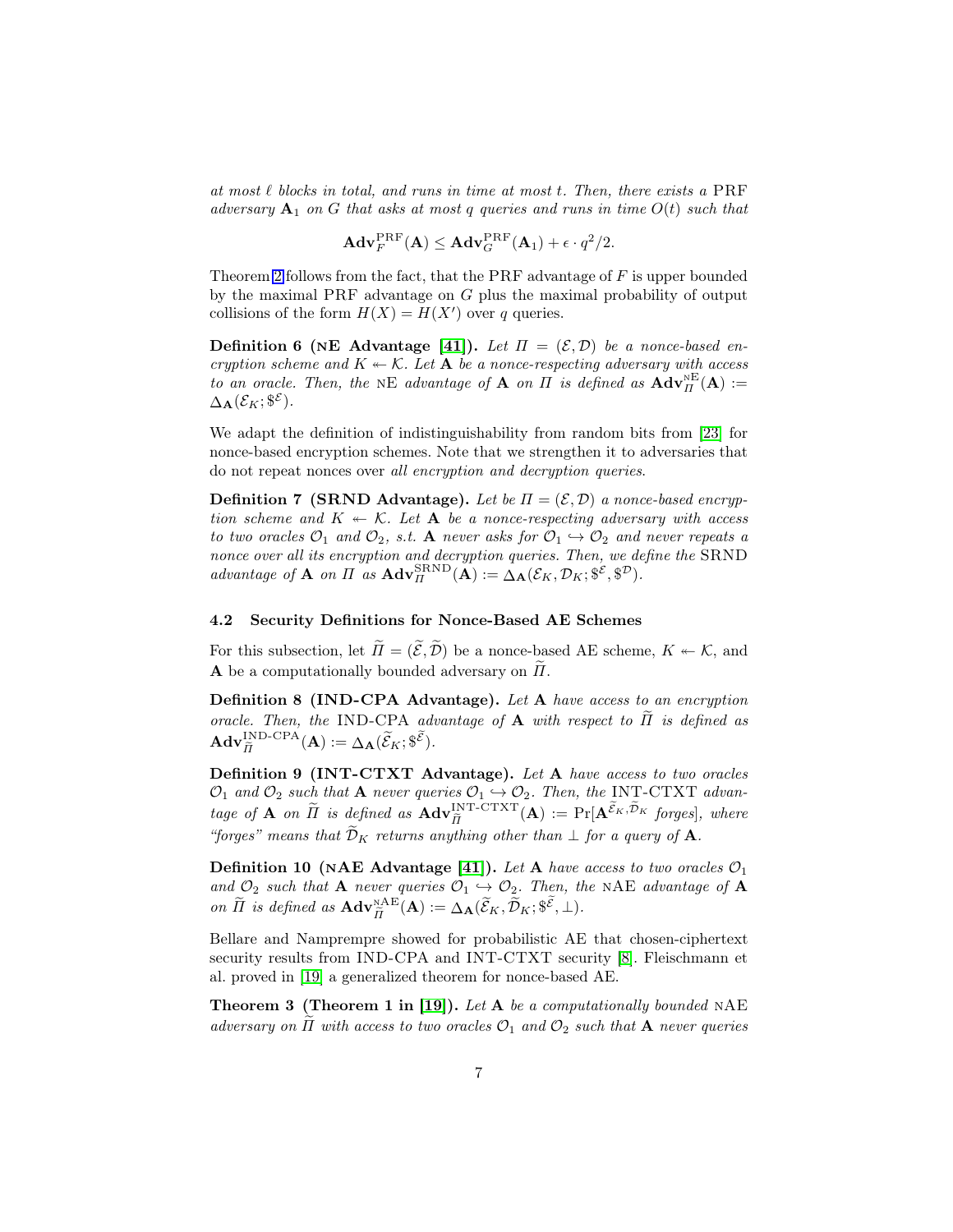$\mathcal{O}_1 \hookrightarrow \mathcal{O}_2$ ; A makes at most q queries of total length of at most  $\ell$  blocks and runs in time at most t. Then, there exist an IND-CPA adversary  $A_1$  on  $\Pi$  and an INT-CTXT adversary  $A_2$  on  $\overline{H}$ , both making at most q queries of at most  $\ell$  blocks and running in time  $O(t)$  each, such that

$$
\mathbf{Adv}_{\widetilde{H}}^{\mathrm{NAE}}(\mathbf{A}) \leq \mathbf{Adv}_{\widetilde{H}}^{\mathrm{IND}\text{-}\mathrm{CPA}}(\mathbf{A}_1) + \mathbf{Adv}_{\widetilde{H}}^{\mathrm{INT}\text{-}\mathrm{CTXT}}(\mathbf{A}_2).
$$

#### 4.3 Security Definitions for Subtle AE Schemes

Subtle AE (SAE) defines a compound security notion that provides guarantees for privacy and authenticity under the existence of a leakage oracle. It comprises the notions IND-CPA, INT-CTXT, and an additional notion ERR-CCA. For this subsection, let  $\tilde{\Pi} = (\tilde{\mathcal{E}}, \tilde{\mathcal{D}}, \Lambda)$  be an SAE scheme,  $K, K' \twoheadleftarrow K \times K$ independent keys, and A a deterministic adversary with access to three oracles  $\mathcal{O}_1, \mathcal{O}_2$ , and  $\mathcal{O}_3$  such that **A** neither queries  $\mathcal{O}_1 \hookrightarrow \mathcal{O}_2$  nor  $\mathcal{O}_1 \hookrightarrow \mathcal{O}_3$ .

Definition 11 (ERR-CCA Advantage). The ERR-CCA advantage of A on  $\widetilde{H}$  is defined as  $\mathbf{Adv}_{\widetilde{H}}^{\text{ERR-CCA}}(\mathbf{A}) := \widetilde{\Delta}_{\mathbf{A}}(\widetilde{\mathcal{E}}_K, \widetilde{\mathcal{D}}_K, \Lambda_K; \widetilde{\mathcal{E}}_K, \widetilde{\mathcal{D}}_K, \Lambda_{K'}).$ 

**Definition 12 (SAE Advantage).** The SAE advantage of **A** on  $\widetilde{\Pi}$  is defined  $as \; \mathbf{Adv}_{\widetilde{H}}^{\mathrm{SAE}}(\mathbf{A}) := \Delta_{\mathbf{A}}(\widetilde{\mathcal{E}}_K, \widetilde{\mathcal{D}}_K, \widetilde{\Lambda}_K; \mathscr{F}, \bot, \Lambda_{K'}).$ 

In the full version of [\[7\]](#page-16-1), Barwell et al. prove a statement equivalent to Theorem [4.](#page-7-1) We apply Theorem [3](#page-6-0) to decompose their AE security advantage term into the separate advantages for IND-CPA and INT-CTXT.

<span id="page-7-1"></span>**Theorem 4.** Let  $A$  run in time at most t and ask at most q queries of at most  $\ell$ blocks to its respective oracles. Then, there exist computationally bounded IND-CPA, INT-CTXT, and ERR-CCA adversaries  $A_1$ ,  $A_2$ , and  $A_3$ , respectively, on  $\Pi$  such that

$$
\mathbf{Adv}_{\widetilde{H}}^{\mathrm{SAE}}(\mathbf{A}) \leq \mathbf{Adv}_{\widetilde{H}}^{\mathrm{IND}\text{-}\mathrm{CPA}}(\mathbf{A}_1) + \mathbf{Adv}_{\widetilde{H}}^{\mathrm{INT}\text{-}\mathrm{CTXT}}(\mathbf{A}_2) + \mathbf{Adv}_{\widetilde{H}}^{\mathrm{ERR\text{-}\mathrm{CCA}}}(\mathbf{A}_3),
$$

where  $A_1$ ,  $A_2$ , and  $A_3$  each make at most q queries of at most  $\ell$  blocks and run in time  $O(t)$  each.

Since [4] omitted a compound notion for their security under release of unverified plaintexts, Barwell et al. defined RUPAE as  $\Delta_{\mathbf{A}}(\widetilde{\mathcal{E}}_K, \widetilde{\mathcal{D}}_K, \mathcal{V}_K; \mathcal{F}, \widetilde{\mathcal{D}}_{K'}, \bot)$  [\[7,](#page-16-1) Theorem 3, Corollary 2]. They showed that the maximal SAE advantage on an AE scheme  $\Pi$  is, with a reduction term, also equivalent to the maximal RUPAE advantage. Moreover, they showed that – again with a reduction term – it is also equivalent to the maximal robust-AE advantage on  $\Pi$  with fixed stretch  $\tau$ .

### <span id="page-7-0"></span>5 Security Results for Generic RIV

<span id="page-7-2"></span>This section summarizes our security results. For the remainder of this section, let  $d, n, \tau \geq 1$  be integers,  $\mathcal{K}_1$ ,  $\mathcal{K}_2$  be non-empty key spaces, and  $K_1, K_2$   $\leftarrow$  $\mathcal{K}_1 \times \mathcal{K}_2$  be independent keys,  $F: \mathcal{K}_1 \times \{0,1\}^d \times \mathcal{N} \times \mathcal{H} \times \mathcal{M} \rightarrow \{0,1\}^n$ , and  $\Pi = (\mathcal{E}, \mathcal{D})$  be a nonce-based encryption scheme with associated key space  $\mathcal{K}_2$ .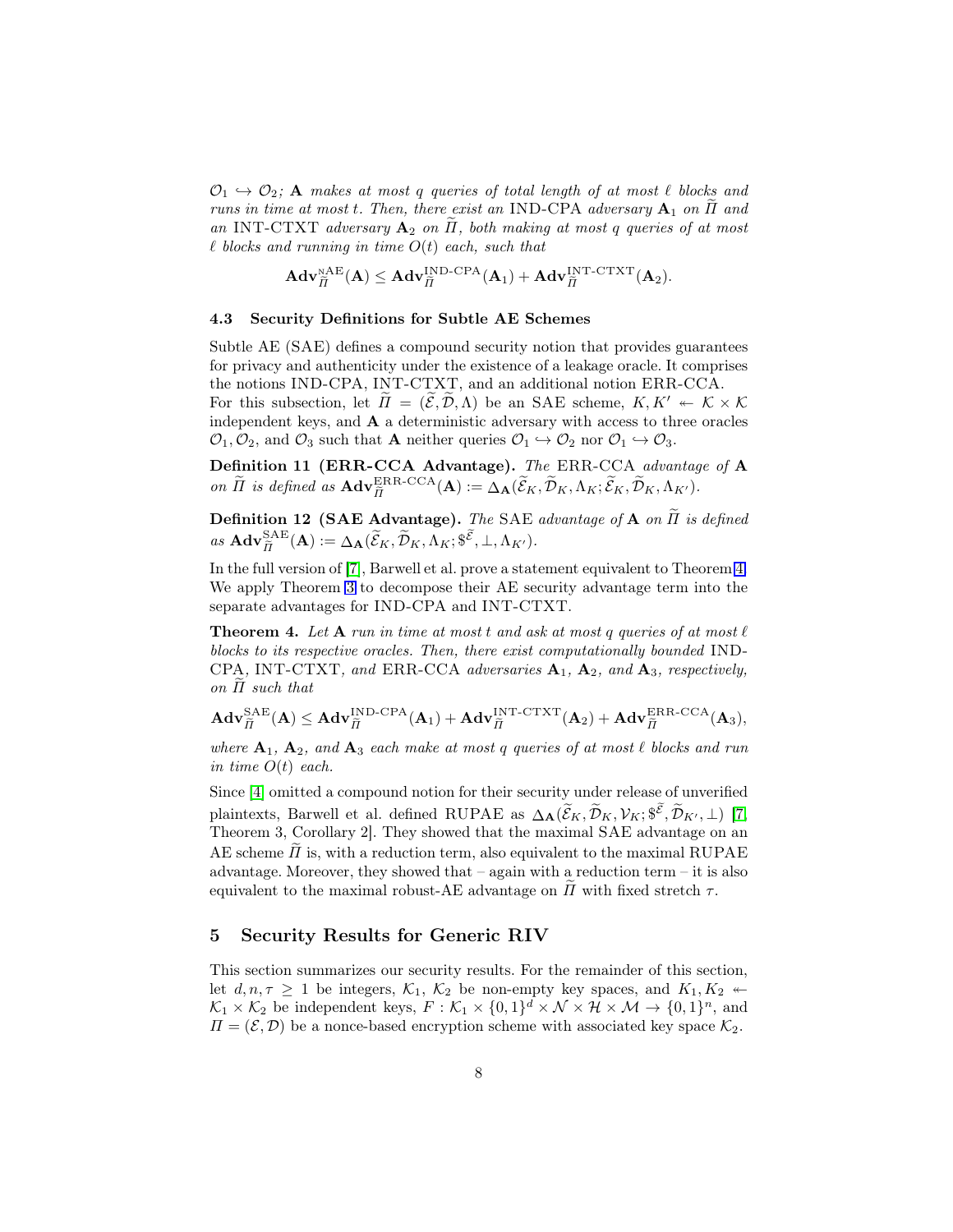**Theorem 5.** Let A be a computationally bounded SAE adversary on  $\widehat{RIV}_{F,\Pi}$ which asks at most q queries of at most  $\ell$  blocks in total and runs in time at most t. Then, there exists a computationally bounded PRF adversary  $A_1$  on F that asks at most 2q queries of at most  $2(d + n\ell)$  bits and runs in time  $O(t)$ , and a computationally bounded SRND adversary  $A_2$  on  $\Pi$  that asks at most q queries of at most  $\ell$  blocks in total and runs in time  $O(t)$  such that

$$
\mathbf{Adv}_{\widehat{\mathrm{RIV}}_{F,\Pi}}^{\mathrm{SAE}}(\mathbf{A}) \leq \frac{8q^2 + 3q}{2^n} + 4 \cdot \left(\mathbf{Adv}_{F}^{\mathrm{PRF}}(\mathbf{A}_1) + \mathbf{Adv}_{\Pi}^{\mathrm{SRND}}(\mathbf{A}_2)\right).
$$

Due to space limitations, the proof can be found in the full version of this paper<sup>[4](#page-8-0)</sup>. We can derive the following corollary for the NAE advantage on  $RIV_{F,\Pi}$  in the absence of a plaintext-leaking oracle.

Corollary 1. Let A be a computationally bounded NAE adversary on  $\text{RIV}_{F,\Pi}$ which asks at most q queries of at most  $\ell$  blocks in total and runs in time at most t. Then, there exist a computationally bounded PRF adversary  $A_1$  on F that asks at most 2q queries of at most  $2(d + n\ell)$  bits and runs in time  $O(t)$ , and a computationally bounded SRND adversary  $A_2$  on  $\Pi$  that asks at most q queries of at most  $\ell$  blocks in total and runs in time  $O(t)$ , such that

$$
\mathbf{Adv}_{\mathrm{RIV}_{F,\varPi}}^{\mathrm{NAE}}(\mathbf{A}) \leq \frac{2q^2+q}{2^n} + 2 \cdot \left(\mathbf{Adv}_{F}^{\mathrm{PRF}}(\mathbf{A}_1) + \mathbf{Adv}_{\varPi}^{\mathrm{SRND}}(\mathbf{A}_2)\right).
$$

The proof can be found can be found in the full version of this paper.

**Proof Ideas.** The intuition of our proofs is the following: in encryption direction, for every fresh tuple of nonce, header, and message, F will produce a fresh  $IV \leftarrow F_K^1(N, H, M)$  that has not occurred before with overwhelming probability. Since  $\Pi$  is SRND-secure,  $\mathcal E$  will produce a randomly chosen ciphertext. The second invocation of  $F$  with a fresh ciphertext then produces a random tag. To determine the privacy advantage of the scheme, we have to bound only the PRF-advantage on F, the SRND-security of  $\mathcal{E}$ , and the probabilities of random collisions of IVs from the birthday paradox.

In decryption direction, whenever the nonce, header, or ciphertext changes,  $IV \leftarrow F_K^2(N, H, C)$  will be a random value up to the birthday bound. Since  $\Pi$  is SRND-secure, a fresh IV (regarded over all encryption and decryption queries) will produce a fresh pseudorandom plaintext. Thus, even when the adversary learns the decrypted (invalid) message, M will provide it with no information about other plaintexts as long as the  $IV$  does not repeat. When an adversary changes  $N, H$ , or  $C$  and manages to cancel the difference by a fresh tag, the second call to  $F^1_K(N, H, M)$  will yield a random  $IV'$  that differs from  $IV$  with probability close to  $1/2^n$ . Thus, a similar argumentation as for the encryption also applies to the inverse direction. Finally, the domain separation from the first parameter to F protects against choices of  $(N, H, M) = (N, H, C)$ .

<span id="page-8-0"></span><sup>4</sup> The full version of this paper will soon appear on ePrint.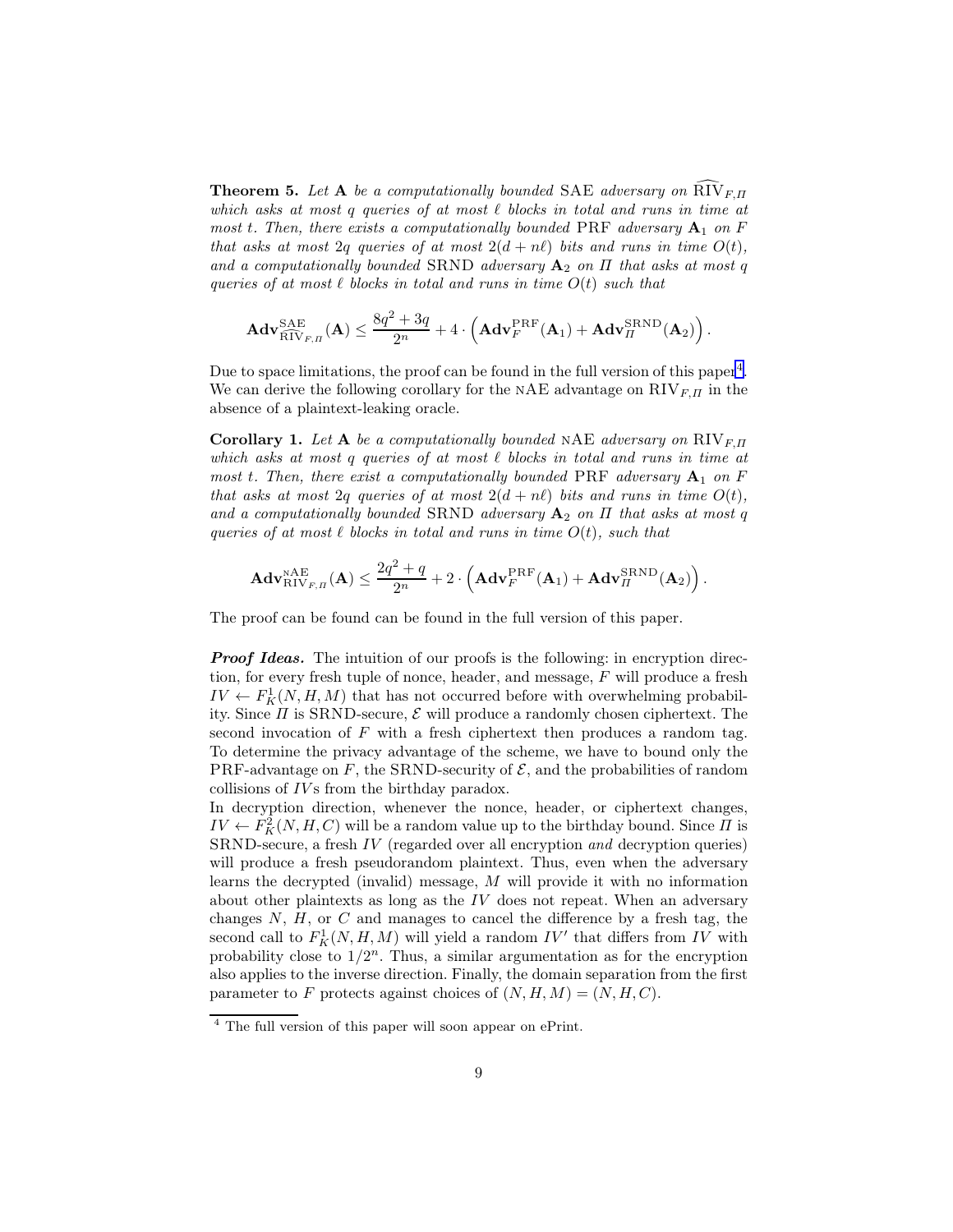#### <span id="page-9-0"></span>6 Instantiation

**Pseudo-Dot-Product Hashing.** Let  $n, m \ge 1$  with even m and let  $\mathcal{X} =$  $\bigcup_{i=1}^{m/2} \{0,1\}^{2in}$ . Given a set of m pair-wise independent key words  $K = (K_1,$  $\ldots, K_m$  and an m-word input  $M = (M_1, \ldots, M_m)$ , with  $M_i, K_i \in \{0,1\}^n$ ,  $1 \leq i \leq m$ , a *pseudo-dot-product* (PDP) family of hash functions  $\mathcal{H} = \{H :$  $\mathcal{X} \times \mathcal{X} \to \{0,1\}^{2n}$  is defined as

$$
H_K(M) := \sum_{i=1}^{m/2} (M_{2i-1} + K_{2i-1}) \cdot (M_{2i} + K_{2i}).
$$

Bernstein [\[11\]](#page-17-3) credits it to Winograd [\[51\]](#page-19-0) and classifies it as  $(m, \lceil m/2 \rceil)$ -design, i.e., it requires m independent key words and  $\lfloor m/2 \rfloor$  multiplications to process m message words. If modular additions and multiplications are performed within the rings  $\mathbb{Z}_{2^n}$  and  $\mathbb{Z}_{2^{2n}}$ , the construction is known as NH, to be  $1/2^n$ -AU, and is used in variants in UMAC [13], VMAC [18,32], and HS1 [\[33\]](#page-18-2). All these constructions employ a multi-stage hashing process: the input is first compressed with NH, before the results are used as inputs in a usual polynomial hash (and optionally further processed by an inner-product hash). To obtain a slightly higher security margin and efficiency, we consider a recently proposed variant, called CLHASH.

#### 6.1 CLHASH

CLHASH [\[34\]](#page-18-5) is a family of multi-stage hash functions that produces 64-bit hashes and employs a PDP family of hash functions CLNH, which resembles NH, but replaces modular additions and multiplications with XORs and carryless multiplications in  $\mathbb{GF}(2^{64})/p(x)$  with the irreducible polynomial  $p(x) = x^{64} +$  $x^4 + x^3 + x + 1$ . Therefore, CLNH can exploit the vpclmulqdq instruction for 64-bit carry-less multiplication which was originally introduced for boosting the performance of GCM [21].

CLHASH[m] splits a given message M into  $(64m)$ -bit blocks  $(M_1, \ldots, M_s)$ , and pads the final block with zeroes such that its length becomes a multiple of 128 bits. Each block  $M_i$  is compressed with CLNH to a 128-bit value  $A_i$ . If the message consists of only a single block, the message length  $|M|$  is multiplied with an independent key  $K_L \in \{0,1\}^{64}$  and XORed to the result; the result is reduced to a 64-bit value modulo  $p(x) = x^{64} + x^4 + x^3 + x + 1$  and returned.

For longer messages, the values  $A_j$  are processed by a polynomial hash with an independent key  $K_P \in \{0,1\}^{128}$  and reduced modulo  $q(\mathbf{x}) = \mathbf{x}^{127} + \mathbf{x} + \mathbf{1}$ . For efficiency, the two most significant bits of  $K_P$  are fixed to zero, and a lazy reduction modulo  $x^{128} + x^2 + x$  is used instead without affecting security.

The 128-bit result of the polynomial hash is then reduced to a 64-bit value by another application of CLNH with two further independent key words  $K_{A_1}, K_{A_2} \in$  ${0,1}^{64}$ . The result H is finally XORed with the hashed length to account for inputs of variable lengths, and is reduced to a 64-bit value.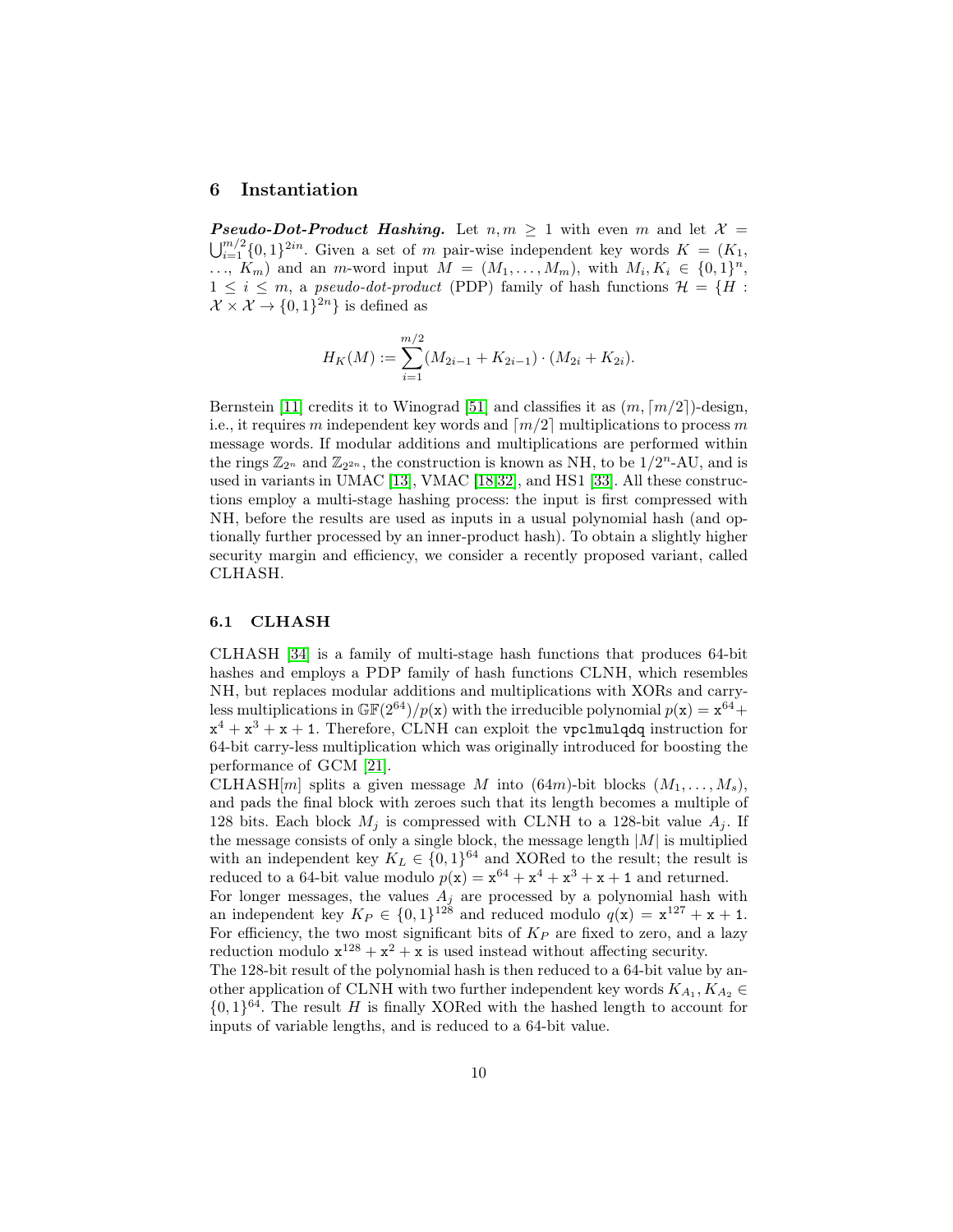<span id="page-10-0"></span>**Algorithm 1** Definition of CLHASH<sup>T</sup>[ $m, t$ ] with a hash length of 64t bits, a block length of  $m/8$  bytes, and t Toeplitz iterations.

| 101: function CLHASH <sup>T</sup> [m, t] <sub>K</sub> (M)              | 301: function $KeyGen(K)$                                   |  |  |  |  |
|------------------------------------------------------------------------|-------------------------------------------------------------|--|--|--|--|
| $(K_N, K_P, K_A, K_L) \leftarrow \text{KeyGen}(K)$                     | $\kappa \leftarrow 64(m+2t-2)$                              |  |  |  |  |
| 102:                                                                   | 302:                                                        |  |  |  |  |
| $s \leftarrow \max([64 \cdot  M /m], 1)$                               | $K_N \leftarrow K[1\kappa]$                                 |  |  |  |  |
| 103:                                                                   | 303:                                                        |  |  |  |  |
| $(M_1, \ldots, M_s) \xleftarrow{64m} M$                                | $K_P \leftarrow K[(\kappa+1) \dots (\kappa+128t)]$          |  |  |  |  |
| 104:                                                                   | 304:                                                        |  |  |  |  |
| $M_s \leftarrow \text{PAD}_{128}(M_s)$                                 | 305:                                                        |  |  |  |  |
| 105:                                                                   | $\kappa \leftarrow \kappa + 128t$                           |  |  |  |  |
| 106:                                                                   | $K_A \leftarrow K[(\kappa+1)(\kappa+128t)]$                 |  |  |  |  |
| for $i \leftarrow 1$ to t do                                           | 306:                                                        |  |  |  |  |
| 107:                                                                   | 307:                                                        |  |  |  |  |
| for $j \leftarrow 1$ to s do                                           | $\kappa \leftarrow \kappa + 128t$                           |  |  |  |  |
| 108:                                                                   | $K_L \leftarrow K[(\kappa+1) \dots (\kappa+64t)]$           |  |  |  |  |
| $K_j \leftarrow K_{N(2i-1)m+2(i-1)}$                                   | 308:                                                        |  |  |  |  |
| $A_j \leftarrow \text{CLNH}[m]_{K_j}(M_j)$                             | return $(K_N, K_P, K_A, K_L)$                               |  |  |  |  |
| 109:                                                                   | 309:                                                        |  |  |  |  |
| 110:<br>if $s=1$ then                                                  | 401: function $\text{PoLY}_{K_P}(A_1,\ldots,A_s)$           |  |  |  |  |
| 111:                                                                   | return $\bigoplus_{i=1}^s A_i \cdot K_P^{s-i}$              |  |  |  |  |
| $H_1 \leftarrow A_1$                                                   | 402:                                                        |  |  |  |  |
| 112:                                                                   | $mod(2^{128}+4+2)$                                          |  |  |  |  |
| else                                                                   | 403:                                                        |  |  |  |  |
| $K_{P_i} \leftarrow K_{P_i} \mod 2^{126}$<br>113:                      | 501: function HASHLEN <sub>K<sub>L</sub></sub> $(H_i,  M )$ |  |  |  |  |
| $O_i \leftarrow \text{POLY}_{K_{P_i}}(A_1, \ldots, A_s)$               | return $(H_i \oplus (K_L \cdot  M ))$                       |  |  |  |  |
| 114:                                                                   | 502:                                                        |  |  |  |  |
| $H_i \leftarrow \text{CLNH}[2]_{K_{Ai}}(O_i)$                          | $mod(2^{64}+27)$                                            |  |  |  |  |
| 115:                                                                   | 503:                                                        |  |  |  |  |
| $H_i \leftarrow$ HASHLEN $_{K_{Li}}(H_i,  M )$<br>116:                 | 601: function $PAD_n(X)$                                    |  |  |  |  |
| return $(H_1 \parallel \cdots \parallel H_t)$                          | if $( X  \mod n = 0)$ then                                  |  |  |  |  |
| 117:                                                                   | 602:                                                        |  |  |  |  |
| 201: function $CLNH[m]_{K_i}(M_j)$                                     | return $X$<br>603:                                          |  |  |  |  |
| <b>return</b> $\bigoplus_{i=1}^{m} (M_{j_{2i-1}} \oplus K_{j_{2i-1}})$ | return $X \parallel 0^{n -  X  \bmod n}$                    |  |  |  |  |
| 202:                                                                   | 604:                                                        |  |  |  |  |
| 203:<br>$\cdot$ $(M_{i_2i} \oplus K_{i_2i})$                           |                                                             |  |  |  |  |

In [\[34\]](#page-18-5), the authors show that CLHASH is XOR-universal for messages of up to  $b = 8m$  bytes, and  $\epsilon$ -AXU for messages of up to N bytes.

**Theorem 6 (Lemma 9 in [\[34\]](#page-18-5)).** Let  $N \geq 1$  denote the maximal message length in bytes,  $m \geq 2$  be even, and  $b = 8m$  the key size of CLNH. Then, CLHASH as defined above is  $\epsilon$ -AXU with

$$
\epsilon \leq \epsilon_{\text{CLNH}[m]} + \epsilon_{\text{POLY}} + \epsilon_{\text{CLNH}[2]} \leq \frac{1}{2^{64}} + \frac{N/b - 1}{2^{126}} + \frac{1}{2^{64}},
$$

where the terms stem from the facts that  $CLNH[m]$  is an  $\epsilon_{CLNH[m]}$ -AU, and the polynomial hash an  $\epsilon_{\text{POLY}}$ -AXU family of hash functions.

The recommended values  $N \leq 2^{64}$  and  $b = 1024$  yield  $\epsilon \leq 2.004/2^{-64}$ . The construction requires  $b + 40$  bytes of key material: b bytes for CLNH, a 16-byte value  $K_P$  for the polynomial hash, two eight-byte values  $K_A[1], K_A[2]$  for the final call to CLNH, and an eight-byte value  $K_L$  for hashing the input length.

**Toeplitz Extension.** To obtain a hash function with 128-bit security, one can process the same message twice under independent keys and concatenate the results. Doubling the key lengths of  $K_P$ ,  $K_A$ , and  $K_L$  increases their keys to 80 bytes. Since doubling the key length for CLNH would absurdly increase the key material, we use the Toeplitz extension [31,37] instead. Let  $K_{i,j}$  be short for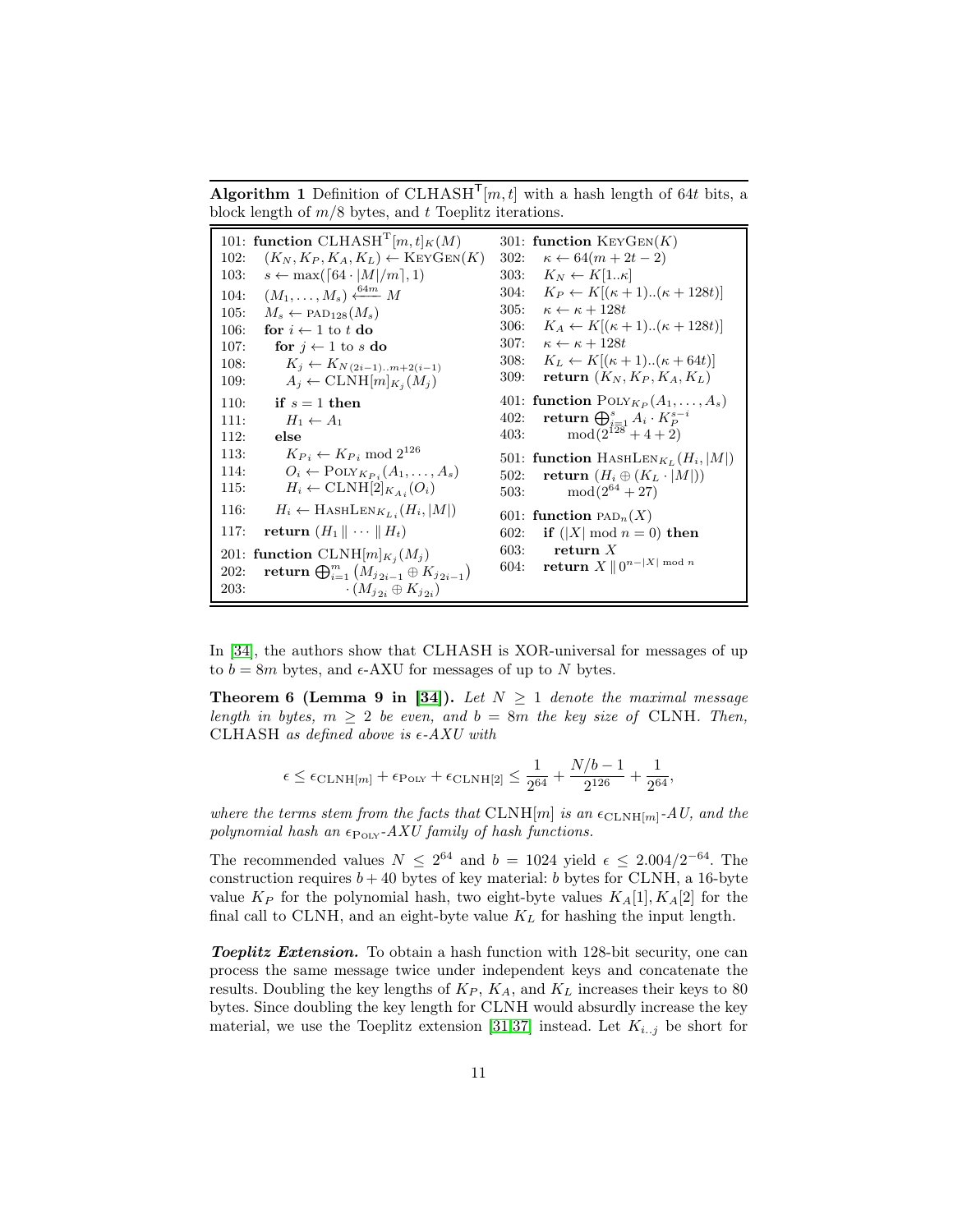$K_i, \ldots, K_j, 1 \leq i \leq j$ . Given an  $\epsilon$ -AU family of hash functions  $H: \{0,1\}^{mn} \times$  $\{0,1\}^{mn} \rightarrow \{0,1\}^n$  which compresses an m-word input with an m-word key, one can derive a hash function  $H^t: \{0,1\}^{(m+2t-2)n} \times \{0,1\}^{mn} \to \{0,1\}^{tm}$  by

 $H^t_{K_{1..(m+2t-2)}}(M) := H_{K_{1..m}}(M) \, \| \, H_{K_{3..(m+2)}}(M) \, \| \, \cdots \, \| \, H_{K_{(2t-1)..(m+2t-2)}}(M).$ 

So, the *i*-th call to H employs the key shifted by  $2i-2$  words. In total, the key size increases slightly from m to  $m + 2(t - 1)$  words. We refer to the Toeplitz version of CLNH by CLNH<sup>T</sup>[m, t], and to that of CLHASH[m] by CLHASH<sup>T</sup>[m, t]. Algorithm [1](#page-10-0) provides a specification. In total, CLHASH<sup>T</sup>[ $m, t$ ] requires ( $8m +$  $56t - 16$ ) bytes of key material, which corresponds to  $(8m + 96)$  bytes for  $t = 2$ .

Definition 13 (Toeplitz CLHASH). Let  $n = 64$ ,  $t \ge 1$ ,  $m \ge 2$  be even. Let  $\mathcal{X} = \bigcup_{i=1}^{m/2} \{0,1\}^{2in}$ . Let further  $\mathcal{K}_N = \{0,1\}^{64m+128(t-1)}$ ,  $\mathcal{K}_P = \{0,1\}^{128t}$ ,  $\mathcal{K}_A = \{0,1\}^{128t}, \ \mathcal{K}_L = \{0,1\}^{64t}, \ and \ \mathcal{K} = \mathcal{K}_N \times \mathcal{K}_P \times \mathcal{K}_A \times \mathcal{K}_L$ . The family of keyed hash functions  $CLHASH^{T}[m,t] : K \times X \rightarrow \{0,1\}^{64t}$  is defined in Algorithm [1.](#page-10-0)

<span id="page-11-0"></span>**Theorem 7.** For any fixed  $n, t \geq 1$ , and even  $m \geq 2$ ,  $\text{CLNH}^{\mathsf{T}}[m, t]$  is  $2^{-nt}$ -AU on equal-length strings.

The proof of Theorem [7](#page-11-0) can be found in the full version of this paper.

**Theorem 8.** Let  $N \leq 2^{64}$  be the maximal message length in bytes,  $t \geq 1, m \geq 2$ be even, and  $b = 8m$  the key length for CLNH in bytes. Then, CLHASH<sup>T</sup>[m, t] is an  $\epsilon^t$ -AXU family of hash functions with

<span id="page-11-1"></span>
$$
\epsilon \leq \epsilon_{\text{CLNH}[m]}+\epsilon_{\text{Poly}}+\epsilon_{\text{CLNH}[2]} \leq \frac{1}{2^{64}}+\frac{N/b-1}{2^{126}}+\frac{1}{2^{64}} \leq \frac{3}{2^{64}}.
$$

The proof of Theorem [8](#page-11-1) follows from Theorem [7](#page-11-0) and the fact that the keys for the individual iterations of polynomial, inner-product, and length hashing steps are chosen uniformly from their respective spaces and pairwise independently for each iteration. We can derive that CLHASH<sup>T</sup>[m, 2] is  $\epsilon$ -AXU for  $\epsilon \leq 9/2^{128}$ when  $m \geq 2$ .

### 6.2 Constructing a PRF

Let  $n, d \geq 1$ , and N, H, M be as in Section [3.](#page-3-0) For brevity, we define  $\mathcal{Y} :=$  $\{0,1\}^d \times \mathcal{N} \times \mathcal{H} \times \mathcal{M}$ . Let ENCODE :  $\mathcal{Y} \to \{0,1\}^*$  define an injective encoding function. Then, we can construct a PRF from the composition of ENCODE, a family of  $\epsilon$ -AU hash functions  $\mathcal{H}' = \{H'|H': \{0,1\}^* \to \{0,1\}^n\}$ , and a block cipher  $E: \mathcal{K}_2 \times \{0,1\}^n \to \{0,1\}^n$ , with independent keys  $K_1 \in \mathcal{K}_1$  determining the hash function, and  $K_2 \in \mathcal{K}_2$  for the cipher. We call the construction EHE[ENCODE,  $\mathcal{H}', E] : \mathcal{Y} \to \{0, 1\}^n$  (for *Encode-Hash-Encrypt*) and define it as

 $\text{EHE}[\text{ENCODE}, \mathcal{H}', E]_{K_1, K_2}(D, N, H, M) := E_{K_2}(\mathcal{H}'_{K_1}(\text{ENCODE}(D, N, H, M))).$ 

<span id="page-11-2"></span>We write  $EHE[\mathcal{H}',E]$  or even EHE as short forms of  $EHE[$ ENCODE,  $\mathcal{H}',E]$ when the components are clear from the context. The injective encoding excludes collisions between distinct inputs. From Theorem [2,](#page-5-0) and applying the PRF/PRP switching lemma, we can derive the following theorem.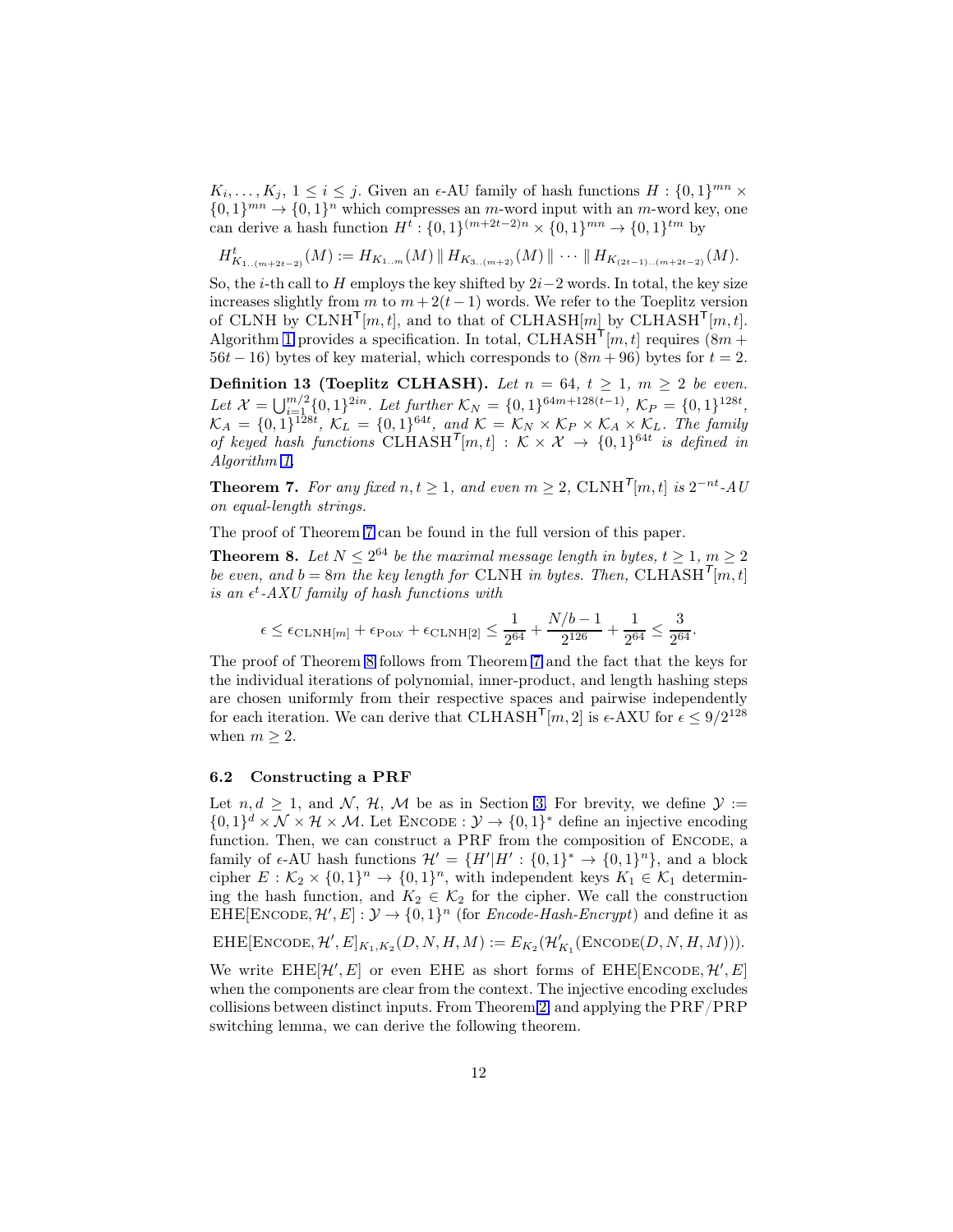<span id="page-12-0"></span>Algorithm 2 Encryption of nonce-based XOR-CTR, instantiated with a block cipher  $E: \{0,1\}^k \times \{0,1\}^n \to \{0,1\}^n$ , with  $n, k \ge 1$ .

1: function  $\text{XOR-CTR}[E]. \mathcal{E}_K^N(M)$ 2:  $IV \leftarrow E_K(N)$ 3:  $m \leftarrow \lceil |M|/n \rceil$ 4:  $\kappa \leftarrow E_K(IV \oplus \langle 0 \rangle) \|\cdots \| E_K(IV \oplus \langle m-1 \rangle)$ 5: return  $C \leftarrow M \oplus \kappa$  first  $|M|$  bits

**Theorem 9.** Let  $\pi \leftarrow \text{Perm}(\{0,1\}^n)$ . Further, let EHE[ENCODE,  $\mathcal{H}', \pi$ ],  $\mathcal{H}',$ and ENCODE be defined as above. Let  $A$  be a computationally bounded adversary that asks at most q queries of at most  $\ell$  blocks and runs in time at most t. Then

$$
\mathbf{Adv}_{\mathrm{EHE}[\mathrm{Encoder},\mathcal{H}',\pi]}^{\mathrm{PRF}}(\mathbf{A}) \leq {q \choose 2} \cdot \left(\frac{1}{2^n} + \epsilon\right).
$$

#### 6.3 Encryption

When starting counter-mode encryption from a random value and incrementing by modular addition, one has to either consider potential carry bits or to reduce the security by fixing a maximal message length. Wang et al. [50] proposed to replace modular addition by XOR, which avoids the need for concerning carry bits. Let  $E: \{0,1\}^k \times \{0,1\}^n \rightarrow \{0,1\}^n$  be a block cipher. We define  $XOR-CTR[E] = (\mathcal{E}, \mathcal{D})$  as the nonce-based encryption scheme with encryption algorithm  $XOR-CTR[E] \mathcal{L} : \{0,1\}^k \times \mathcal{N} \times \{0,1\}^* \rightarrow \{0,1\}^*$  and associated non-empty nonce-space  $\mathcal N$ , as defined in Algorithm [2.](#page-12-0)

We denote by  $XOR-CTR[\pi, \pi']$  a version of  $XOR-CTR$  with two independent *n*-bit permutations  $\pi$  and  $\pi'$ , where  $\pi$  is used for encrypting the nonce and  $\pi'$ for producing the keystream. Then,  $XOR-CTR[\pi, \pi']$  is almost identical to the CTR2 $[\pi, \pi']$  construction in [45], with the difference that the former replaces the addition of  $IV$  and counter modulo  $2<sup>n</sup>$  by XOR. Since this change does not affect the probability of block-cipher inputs to repeat, the nE advantage of XOR-CTR is given by Theorem [10,](#page-12-1) which adapts Theorem 3 in [45].

**Theorem 10.** Let  $\pi, \pi'$   $\leftarrow$  Perm $(\{0, 1\}^n) \times$  Perm $(\{0, 1\}^n)$  be independent permutations and  $\bf{A}$  be a nonce-respecting NE adversary, which runs in time at most t and poses at most q queries to its oracles with at most  $\ell$  blocks. Then

<span id="page-12-2"></span><span id="page-12-1"></span>
$$
\mathbf{Adv}_{\mathrm{XOR-CTR}[\pi,\pi']}^{\mathrm{NE}}(\mathbf{A}) \leq \frac{\ell^2}{2^n}.
$$

From the fact that encryption and decryption of  $XOR-CTR[\pi, \pi']$  are identical operations, we can derive the following theorem.

**Theorem 11.** There exists a reduction of a nonce-respecting SRND adversary **A** with access to two oracles on XOR-CTR $[\pi, \pi']$  to a nonce-respecting NE adversary  $\mathbf{A}'$  on  $XOR-CTR[\pi, \pi']$  such that

$$
\mathbf{Adv}_{\mathrm{XOR}\text{-}\mathrm{CTR}[\pi,\pi']}^{\mathrm{SRND}}(\mathbf{A}) \leq \mathbf{Adv}_{\mathrm{XOR}\text{-}\mathrm{CTR}[\pi,\pi']}^{\mathrm{NE}}(\mathbf{A}'),
$$

AdvSRND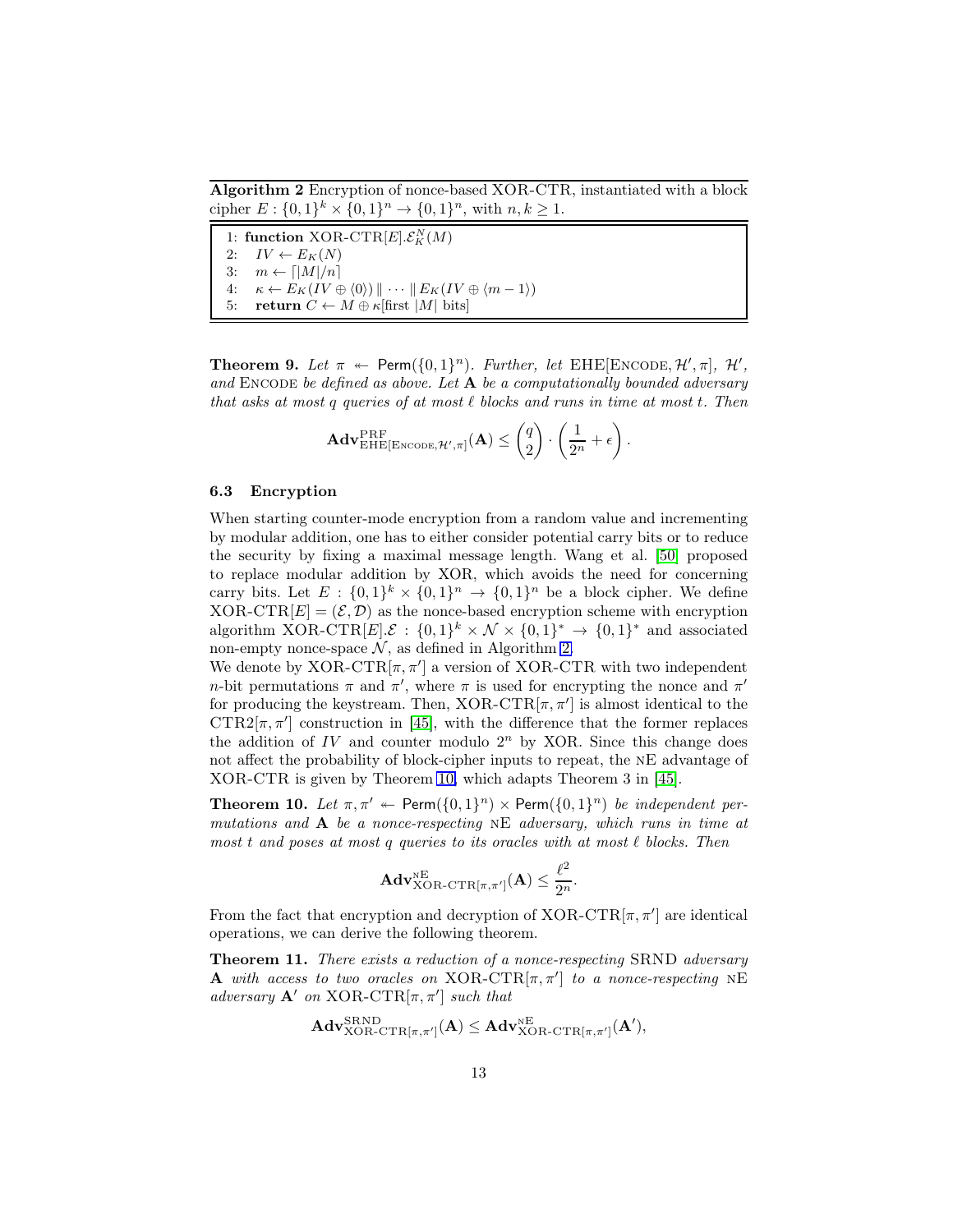<span id="page-13-0"></span>**Algorithm 3** Definition of our instantiation  $RIV_{F,\Pi}$ . Message and header lengths are restricted to multiple of eight bits, and nonces/IVs/tags are 128 bits:  $n = \tau = 128$ , and  $d = 4$ . Here, we leave the key size of CLHASH<sup>T</sup>[m, 2],  $m$ , as a parameter to study its impact on performance later.

|             | 101: function $\widetilde{\mathcal{E}}_{SK}(N, H, M)$                                           |      | 501: function $\widetilde{\mathcal{D}}_{SK}(N, H, C, T)$                                                                 |
|-------------|-------------------------------------------------------------------------------------------------|------|--------------------------------------------------------------------------------------------------------------------------|
| 102:        | $(K_1, K_2) \leftarrow \text{KEYGEN}(SK)$                                                       | 502: | $(K_1, K_2) \leftarrow \text{KEYGEN}(SK)$                                                                                |
|             | 103: $IV \leftarrow \text{EHE}_{K_1,K_2}^1(N,H,M)$                                              |      | 503: $IV \leftarrow EHE_{K_1,K_2}^2(N,H,C) \oplus T$                                                                     |
|             | 104: $C \leftarrow \text{XOR-CTR}[E].\mathcal{E}_{K_2}(IV, M)]$                                 |      | 504: $M \leftarrow \text{XOR-CTR}[E].\mathcal{D}_{K_2}(IV, C)$                                                           |
|             | 105: $T \leftarrow \text{EHE}_{K_1,K_2}^2(N,H,C) \oplus IV$                                     |      | 505: $IV' \leftarrow EHE_{K_1,K_2}^1(N,H,M)$                                                                             |
| 106:        | return $(C,T)$                                                                                  |      | 506: if $(IV = IV')$ then                                                                                                |
|             | 201: function $KeyGen(SK)$                                                                      | 507: | return $M$                                                                                                               |
|             | 202: $K_2 \leftarrow E_{SK}(\langle 0 \rangle)$                                                 | 508: | return $\perp$                                                                                                           |
|             | 203: $\kappa \leftarrow (8m + 96)/16$                                                           |      | 601: function $\text{ENCODE}(D, N, H, X)$                                                                                |
|             | 204: $K_1 \leftarrow E_{SK}(\langle 1 \rangle) \cdots \parallel E_{SK}(\langle \kappa \rangle)$ | 602: | $\overline{H} \leftarrow \text{PAD}_{128}(H)$                                                                            |
|             | 205: <b>return</b> $(K_1, K_2)$                                                                 |      | 603: $\overline{X} \leftarrow \text{PAD}_{128}(X)$                                                                       |
|             | 301: function $\text{EHE}_{K_1,K_2}^D(N,H,X)$                                                   |      | 604: $\overline{L} \leftarrow \langle D \rangle_d \ \langle  H /8 \rangle_{60} \ \langle  X /8 \rangle_{64}$             |
| <b>302:</b> | $Y \leftarrow$ ENCODE $(D, N, H, X)$                                                            | 605: | $\textbf{return} \hspace{0.1cm} (\overline{H} \hspace{0.2cm} \parallel N \parallel \overline{X} \parallel \overline{L})$ |
|             | 303: return $E_{K_2}(\mathcal{H}'_{K_1}(Y))$                                                    |      | 701: function $\mathcal{H}_{K_1}(X)$                                                                                     |
|             |                                                                                                 | 702: | return CLHASH <sup>T</sup> [m, 2] <sub>K<sub>1</sub></sub> (X)                                                           |
|             | 401: function $PAD_n(X)$                                                                        |      |                                                                                                                          |
| 402:        | if $( X  \mod n = 0)$ then                                                                      |      | 801: function $E_{K_2}(X)$                                                                                               |
| 403:        | return $X$                                                                                      | 802: | return AES-128 $_{K_2}(X)$                                                                                               |
| 404:        | return $X \parallel 0^{n- X  \bmod n}$                                                          |      |                                                                                                                          |

where both **A** and **A'** ask at most q queries of at most  $\ell$  blocks to their available oracle(s) and run in time  $O(t)$ .

#### 6.4 Instantiation of RIV

We instantiate  $\text{RIV}_{F,II}$  with  $\text{EHE}[\text{ENCODE}, \mathcal{H}', E]$  for F, with  $\text{CLHASH}^{\mathsf{T}}[m, 2]$ as family of universal hash functions  $\mathcal{H}'$ , and XOR-CTR[E] for  $\Pi$ , with the AES-128 as E. Algorithm [3](#page-13-0) provides a specification. Our instantiation  $RIV_{F,\Pi}$ expects a 128-bit user-supplied secret key  $SK$ , from which the remaining key material is derived by calling  $E_{SK}(\cdot)$  iteratively in counter mode. The secret key is not used further. RIV uses  $n = \tau = 128$ , i.e., *n*-bit tags, and *n*-bit *IVs* for the counter mode. Moreover, the nonce space is fixed to 128 bits:  $\mathcal{N} = \{0, 1\}^n$ . For  $F$ , it employs a four-bit domain separation, i.e.,  $d = 4$ , and an injective encoding function ENCODE :  $\{0,1\}^d \times \mathcal{N} \times \mathcal{H} \times \mathcal{M} \rightarrow \{0,1\}^*$ , as defined in Algorithm [3.](#page-13-0) Header and message lengths are restricted to multiple of eight bits. The maximal number of header and message bytes to be encrypted under the same key are  $2^{60}$  bytes each. So, the maximal number of bytes for RIV is less than  $2^{62}$  bytes. We recommend that at most  $2^{50}$  bytes be encrypted under the same key.

Using a Single Key for the Block Cipher. There are four uses of the block cipher  $E$  in RIV: in the first invocation of EHE, for encrypting the  $IV$ , for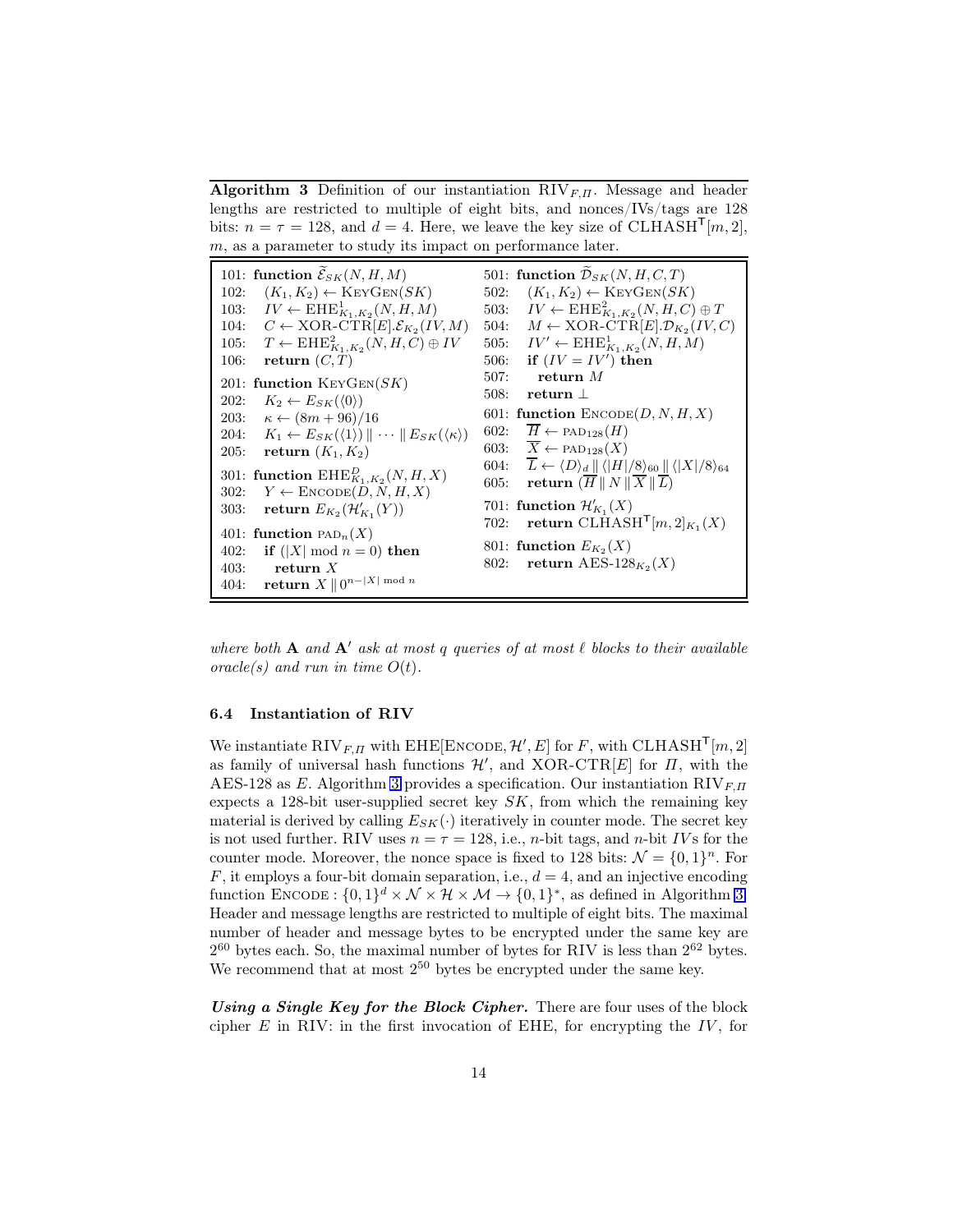generating the keystream in  $XOR-CTR[E]$ , and in the second invocation of EHE. If four more calls to the AES key schedule would be tolerable, one could use four independent keys. Alternatively, we use a single key for the uses of  $E$ , and have to consider the security impact in the following theorem. Its proof can be found in the full version of this paper.

**Theorem 12.** Let  $\text{RIV}_{F,\Pi}$  be defined as in Algorithm [3.](#page-13-0) Let  $K_1, K_2 \leftarrow \mathcal{K}$  be independent keys. We replace the calls to E by independent random permutations  $\pi_1, \pi_2, \pi_3, \pi_4 \leftarrow \textsf{Perm}(\{0, 1\}^n)^4$ . Let **A** be a computationally bounded adversary that has access to three oracles  $\mathcal{O}_1$ ,  $\mathcal{O}_2$ , and  $\mathcal{O}_3$  for encryption, decryption, and leakage, respectively. A shall distinguish between a real setting of  $RIV_{F,II}$  as above with a single-keyed block cipher E, and  $RIV_{F,II}$  which uses four independent uniformly chosen permutations  $\pi^1, \pi^2, \pi^3, \pi^4 \leftarrow \text{Perm}(\{0, 1\}^n)$  with  $\pi^1$  used in EHE<sup>1</sup>,  $\pi^2$  used in EHE<sup>2</sup>, and  $\pi^3$ ,  $\pi^4$  used for XOR-CTR[ $\pi^3$ ,  $\pi^4$ ]. A asks at most q queries of at most  $\ell$  blocks and runs in time at most t. Then, we can upper bound the distinguishing advantage of  $A$  by

$$
16.5\ell^2 \cdot \max{\{\epsilon, 1/2^n\}} + \mathbf{Adv}_{E}^{\mathrm{PRP}}(\ell+3q, O(t)).
$$

**Theorem 13.** Let  $d = 4$ ,  $n = \tau = 128$ , and  $m \geq 2$  be even. Let RIV<sub>F, II</sub> be as given in Algorithm [3](#page-13-0) and let  $A_1, A_2, A_3$  be computationally bounded IND-CPA, INT-CTXT, and ERR-CCA adversaries on  $RIV_{F,\Pi}$ , respectively, which run each in time at most  $t$  and ask at most  $q$  queries of at most  $\ell$  blocks in total. Then, it holds that

$$
\mathbf{Adv}_{\mathrm{RIV}_{F,H}}^{\mathrm{IND-CPA}}(\mathbf{A}) \le \frac{2q^2 + \ell^2}{2^n} + q^2 \epsilon + \delta_E,
$$
\n
$$
\mathbf{Adv}_{\mathrm{RIV}_{F,H}}^{\mathrm{INT-CTXT}}(\mathbf{A}) \le \frac{2q^2 + q + \ell^2}{2^n} + q^2 \epsilon + \delta_E,
$$
\n
$$
\mathbf{Adv}_{\mathrm{RIV}_{F,H}}^{\mathrm{ERR-CCA}}(\mathbf{A}) \le \frac{8q^2 + 2q + 2\ell^2}{2^n} + 2q^2 \epsilon + \delta_E,
$$

where  $\delta_E = 16.5\ell^2 \cdot \epsilon + \mathbf{Adv}_E^{\text{PRP}}(\ell + 3q, O(t))$  and  $\epsilon \leq 9/2^{128}$ .

The proof follows from Theorems [5,](#page-7-2) [8,](#page-11-1) [9,](#page-11-2) and [11,](#page-12-2) and those of the lemmata from Section [5](#page-7-0) that can be found in the full version of this paper.

#### 6.5 Performance of RIV

We implemented reference and optimized versions of RIV in  $C<sup>5</sup>$  $C<sup>5</sup>$  $C<sup>5</sup>$  Since the default key length for one iteration CLNH of  $b = 1024$  bytes (which corresponds to CLHASH<sup>T</sup>[128, 2]) appeared high, we tested also a variant with a smaller key size of  $b = 256$  bytes for CLNH (CLHASH<sup>T</sup>[32, 2]). Table [1](#page-15-1) summarizes the results of our benchmarks. Our code was compiled using gcc v4.9.3 with options -O3 -maes -mavx2 -mpclmul -march=native, and run on (1) an Intel

<span id="page-14-0"></span> $5$  Our code is open to the public domain: https://github.[com/medsec/riv](https://github.com/medsec/riv).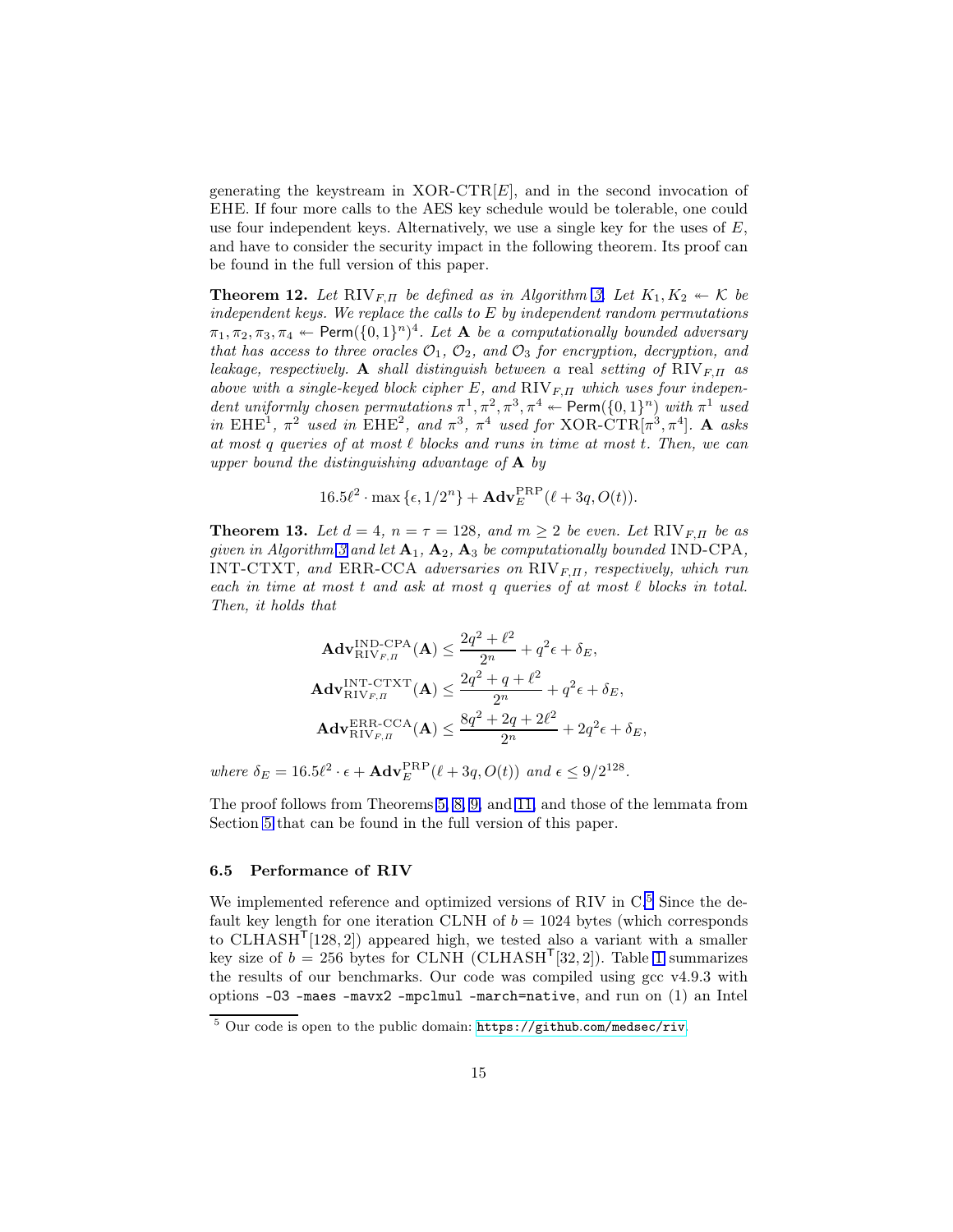<span id="page-15-1"></span>

|                  |                    |      |      | Message length (bytes) |      |      |      |      |      |       |  |
|------------------|--------------------|------|------|------------------------|------|------|------|------|------|-------|--|
| Platform         | Instance           | b    | 128  | 256                    | 512  | 1024 | 2048 | 4096 | 8192 | 16384 |  |
|                  | <b>RIV</b>         | 256  | 3.81 | 2.78                   | 2.14 | 1.81 | 1.62 | 1.48 | 1.40 | 1.37  |  |
|                  | RIV                | 1024 | 3.53 | 2.13                   | 1.81 | 1.49 | 1.37 | 1.29 | 1.25 | 1.22  |  |
| Haswell          | $\rm RIV$ (2-pass) | 256  | 1.71 | 1.40                   | 1.26 | 1.14 | 1.08 | 1.04 | 1.01 | 0.99  |  |
|                  | $\rm RIV$ (2-pass) | 1024 | 2.20 | 1.60                   | 1.17 | 1.08 | 1.01 | 0.97 | 0.94 | 0.92  |  |
|                  | RIV                | 256  | 3.16 | 2.41                   | 1.84 | 1.49 | 1.38 | 1.26 | 1.20 | 1.15  |  |
| <b>Broadwell</b> | <b>RIV</b>         | 1024 | 3.13 | 2.11                   | 1.56 | 1.34 | 1.16 | 1.09 | 1.04 | 1.02  |  |
|                  | $RIV$ (2-pass)     | 256  | 2.16 | 1.67                   | 1.30 | 1.09 | 1.03 | 0.95 | 0.92 | 0.90  |  |
|                  | $\rm RIV$ (2-pass) | 1024 | 2.19 | 1.50                   | 1.14 | 1.01 | 0.92 | 0.86 | 0.84 | 0.82  |  |

Table 1: Performance results on Intel Haswell and Broadwell, respectively, in cycles per byte for the encryption with optimized implementations of RIV and a reduced version, which omits the second call to  $F$ .  $b$  denotes the key length for CLNH in bytes. Details regarding our setup are provided in the text.

Core i5-4200M (Haswell) at 2.50 GHz, and (2) on an Intel i5-5200 (Broadwell) at 2.20 GHz, both with the TurboBoost, SpeedStep, and HyperThreading technologies disabled. For measuring, we used the median of 10000 encryptions, omitting the cost for key setup, using the rdtsc instruction.

Our results show that RIV can run at less than 1.5 cpb on Haswell. Interestingly, a SIV-like reduced version of RIV, which is an easily obtained byproduct that simply omits the second call to  $F$ , represents a performant MRAE scheme with  $\leq 1.04$  cpb. This is slightly faster than the  $4867/4096 \approx 1.17$  cpb reported for the manually assembly-optimized AES-GCM-SIV [\[22\]](#page-17-1) and 1.06 cpb for the version of MRO with four-round BLAKE2b in [\[20\]](#page-17-0), concerning messages of at least four KiB length on Haswell. Clearly, the reported performance of AEZv4 of about 0.7 cpb is unrivaled. Though, our construction provides a slightly higher security margin. Moreover, the security of AEZv4 bases on heuristic assumptions on four-round AES.

## <span id="page-15-0"></span>7 Conclusion

This work described a modular framework RIV for the construction of provably secure subtle AE schemes by extending the SIV framework from two to three passes. The obvious strength of RIV resides in the simplicity of its structure: it allows a straight-forward transformation of existing SIV-based constructions into subtle AE schemes. We proved the security in the standard model under notions that strive for ideal security goals; a further step could be to prove achievable security in the RAE setting with fixed stretch. Moreover, since the generic RIV construction bases only on PRF assumptions, this leaves open the possibility for proofs in the indifferentiability setting [\[40\]](#page-18-6). RIV is slightly less efficient than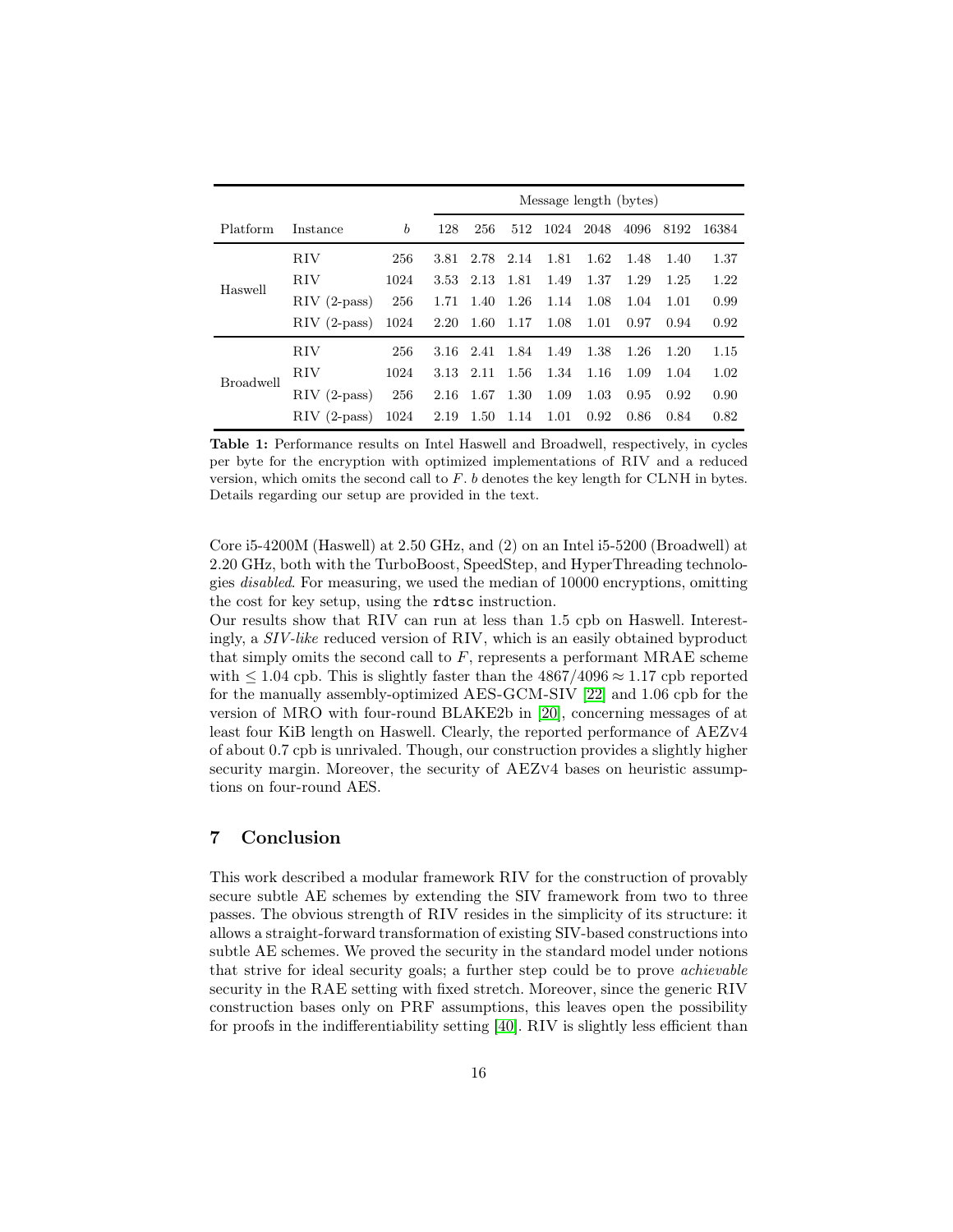earlier STPRP constructions, i.e., it employs three additional calls to an n-bit PRP, compared to e.g., a single call in HCTR-based [50] constructions. Since the use of a nonce-based encryption scheme  $(\mathcal{E}, \mathcal{D})$  poses only the requirement on the  $IV$  to be a nonce, it might look to be sufficient to have two calls to universal hash functions instead of to calls to a PRF F. Yet, at least the outputs from the first invocation of F,  $F_{K_1}^1(\cdot,\cdot,\cdot)$  must be unpredictable in order to prevent leaking information about the message in the tag. A potential future work can be to further study reductions of the design to target even higher efficiency. Nevertheless, we proposed an instantiation that is highly efficient on current x64 platforms and avoids the weak-key issues that were reported for GHASH-based polynomials in HCTR instantiations [49].

Acknowledgments. We thank all reviewers of the FSE 2016 for their helpful comments, Daniel Lemire and Owen Kaser for valuable notes on CLHASH, and Guy Barwell, Daniel Page, and Martijn Stam for insights into their work on subtle authenticated encryption. Christian Forler received funding from the European Research Council under the European Union's Seventh Framework Programme (FP/2007-2013)/ERC Grant Agreement no. 307952 and from the Silicon Valley Community Foundation under the Cisco Systems project Misuse-Resistant Authenticated Encryption for Complex and Low-End Systems (MIR-ACLE).

### References

- 1. Farzaneh Abed, Christian Forler, David McGrew, Eik List, Scott Fluhrer, Stefan Lucks, and Jakob Wenzel. Pipelineable On-line Encryption. In Carlos Cid and Christian Rechberger, editors, *FSE*, volume 8540 of *LNCS*, pages 205–223. Springer, 2014.
- 2. Ross J. Anderson and Eli Biham. Two Practical and Provably Secure Block Ciphers: BEAR and LION. In Dieter Gollmann, editor, *FSE*, volume 1039 of *LNCS*, pages 113–120. Springer, 1996.
- <span id="page-16-3"></span>3. Elena Andreeva, Begül Bilgin, Andrey Bogdanov, Atul Luykx, Florian Mendel, Bart Mennink, Nicky Mouha, Qingju Wang, and Kan Yasuda. PRIMATES. http://competitions.cr.yp.[to/caesar-submissions](http://competitions.cr.yp.to/caesar-submissions.html).html, 2014.
- 4. Elena Andreeva, Andrey Bogdanov, Atul Luykx, Bart Mennink, Nicky Mouha, and Kan Yasuda. How to Securely Release Unverified Plaintext in Authenticated Encryption. In Palash Sarkar and Tetsu Iwata, editors, *ASIACRYPT (1)*, volume 8873 of *LNCS*, pages 105–125. Springer, 2014.
- <span id="page-16-2"></span>5. Christian Badertscher, Christian Matt, Ueli Maurer, Phillip Rogaway, and Björn Tackmann. Robust Authenticated Encryption and the Limits of Symmetric Cryptography. In *IMA Int. Conf.*, volume 9496 of *LNCS*, pages 112–129. Springer, 2015.
- <span id="page-16-1"></span><span id="page-16-0"></span>6. Lear Bahack. Julius. http://competitions.cr.yp.[to/caesar-submissions](http://competitions.cr.yp.to/caesar-submissions.html).html, 2014.
- 7. Guy Barwell, Daniel Page, and Martijn Stam. Rogue Decryption Failures: Reconciling AE Robustness Notions. In Jens Groth, editor, *IMA Int. Conf.*, volume 9496 of *LNCS*, pages 94–111. Springer, 2015.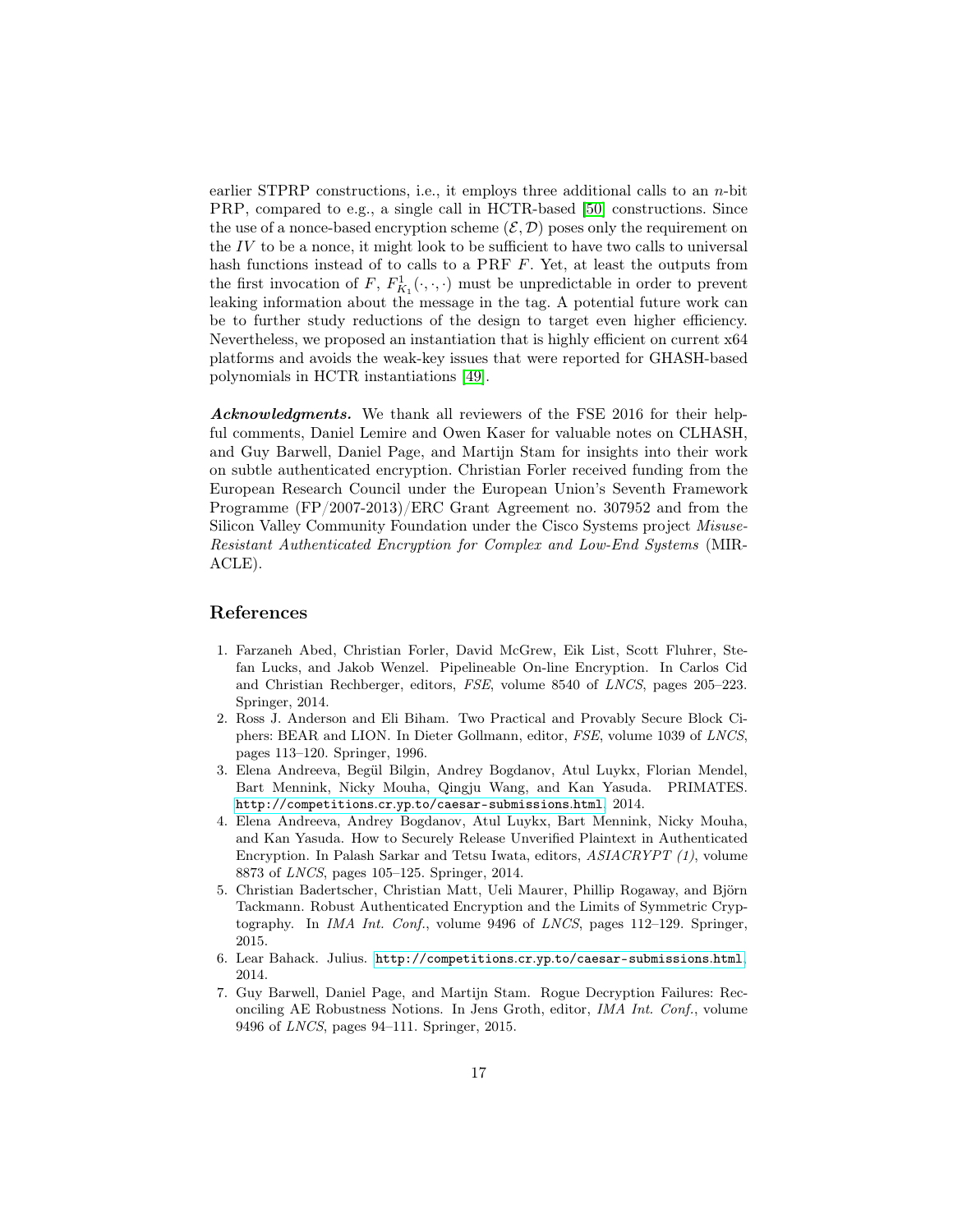- 8. Mihir Bellare and Chanathip Namprempre. Authenticated Encryption: Relations among Notions and Analysis of the Generic Composition Paradigm. In Tatsuaki Okamoto, editor, *ASIACRYPT*, volume 1976 of *LNCS*, pages 531–545. Springer, 2000.
- 9. Mihir Bellare and Phillip Rogaway. Encode-Then-Encipher Encryption: How to Exploit Nonces or Redundancy in Plaintexts for Efficient Cryptography. In Tatsuaki Okamoto, editor, *ASIACRYPT*, pages 317–330, 2000.
- 10. Mihir Bellare, Phillip Rogaway, and David Wagner. The EAX Mode of Operation. In Bimal K. Roy and Willi Meier, editors, *FSE*, volume 3017 of *LNCS*, pages 389–407. Springer, 2004.
- <span id="page-17-3"></span>11. Daniel J. Bernstein. Polynomial evaluation and message authentication. [http: //](http://cr.yp.to/papers) cr .yp .[to/ papers](http://cr.yp.to/papers) *, permanent ID: b1ef3f2d385a926123e1517392e20f8c*, 2, 2007.
- <span id="page-17-2"></span>12. Guido Bertoni, Joan Daemen, Michael Peeters, Gilles Van Assche, and Ronny Van Keer. Using Keccak technology for AE: Ketje, Keyak and more, August 22 2014. SHA-3 2014 Workshop, UC Santa Barbara.
- 13. John Black, Shai Halevi, Hugo Krawczyk, Ted Krovetz, and Phillip Rogaway. UMAC: Fast and Secure Message Authentication. In Michael J. Wiener, editor, *CRYPTO*, pages 216–233, 1999.
- 14. Martin Boesgaard, Thomas Christensen, and Erik Zenner. Badger A Fast and Provably Secure MAC. In John Ioannidis, Angelos D. Keromytis, and Moti Yung, editors, *ACNS*, volume 3531 of *LNCS*, pages 176–191, 2005.
- 15. Alexandra Boldyreva, Jean Paul Degabriele, Kenneth G. Paterson, and Martijn Stam. On Symmetric Encryption with Distinguishable Decryption Failures. In Shiho Moriai, editor, *FSE*, volume 8424 of *LNCS*, pages 367–390. Springer, 2013.
- 16. Debrup Chakraborty and Palash Sarkar. On Modes of Operations of a Block Cipher for Authentication and Authenticated Encryption. *IACR Cryptology ePrint Archive*, 2014:627, 2014.
- 17. Jean-Sébastien Coron, Yevgeniy Dodis, Avradip Mandal, and Yannick Seurin. A Domain Extender for the Ideal Cipher. In Daniele Micciancio, editor, *TCC*, volume 5978 of *LNCS*, pages 273–289. Springer, 2010.
- 18. Wei Dai and Ted Krovetz. VHASH security. *IACR Cryptology ePrint Archive*, 2007:338, 2007.
- 19. Ewan Fleischmann, Christian Forler, and Stefan Lucks. McOE: A Family of Almost Foolproof On-Line Authenticated Encryption Schemes. In Anne Canteaut, editor, *FSE*, pages 196–215, 2012.
- <span id="page-17-0"></span>20. Robert Granger, Philipp Jovanovic, Bart Mennink, and Samuel Neves. Improved Masking for Tweakable Blockciphers with Applications to Authenticated Encryption. In Marc Fischlin and Jean-Sébastien Coron, editors, *Advances in Cryptology - EUROCRYPT 2016 (to appear)*, LNCS, 2016.
- 21. Shay Gueron and Michael E. Kounavis. Efficient Implementation of the Galois Counter Mode using a Carry-Less Multiplier and a Fast Reduction Algorithm. *Inf. Process. Lett.*, 110(14-15):549–553, 2010.
- <span id="page-17-1"></span>22. Shay Gueron and Yehuda Lindell. GCM-SIV: Full Nonce Misuse-Resistant Authenticated Encryption at Under One Cycle per Byte. In Indrajit Ray, Ninghui Li, and Christopher Kruegel, editors, *ACM Conference on Computer and Communications Security*, pages 109–119. ACM, 2015.
- 23. Shai Halevi and Phillip Rogaway. A Parallelizable Enciphering Mode. In Tatsuaki Okamoto, editor, *CT-RSA*, volume 2964 of *LNCS*, pages 292–304. Springer, 2004.
- 24. Viet Tung Hoang, Ted Krovetz, and Phillip Rogaway. Robust Authenticated-Encryption AEZ and the Problem That It Solves. In Elisabeth Oswald and Marc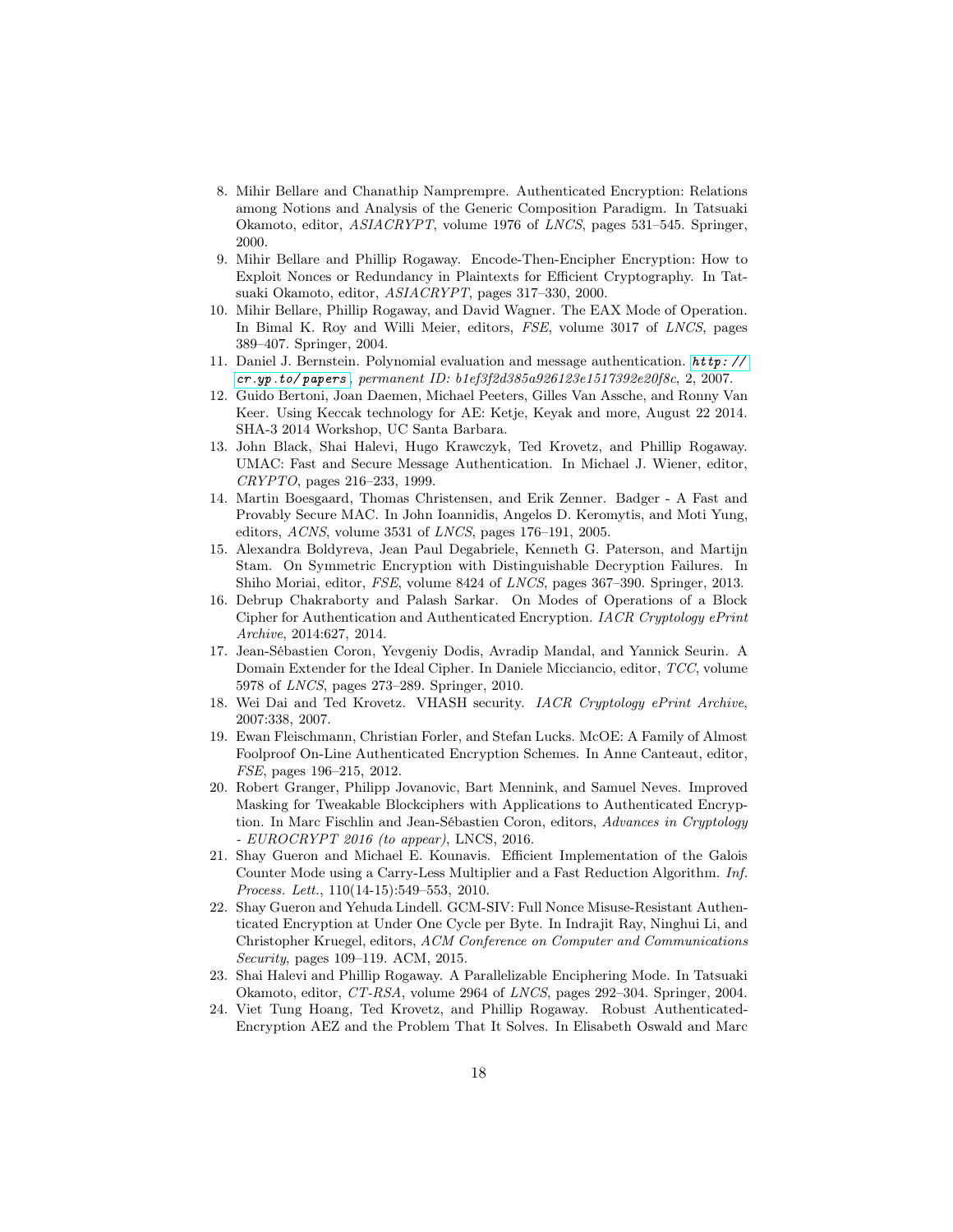Fischlin, editors, *EUROCRYPT (1)*, volume 9056 of *LNCS*, pages 15–44. Springer, 2015.

- 25. Viet Tung Hoang, Reza Reyhanitabar, Phillip Rogaway, and Damian Vizár. Online Authenticated-Encryption and its Nonce-Reuse Misuse-Resistance. In Rosario Gennaro and Matthew Robshaw, editors, *CRYPTO (1)*, volume 9215 of *LNCS*, pages 493–517. Springer, 2015.
- <span id="page-18-4"></span>26. ISO/IEC. *19772:2009, Information technology – Security techniques – Authenticated Encryption*, 2009.
- 27. Tetsu Iwata and Kan Yasuda. BTM: A Single-Key, Inverse-Cipher-Free Mode for Deterministic Authenticated Encryption. In Michael J. Jacobson Jr., Vincent Rijmen, and Reihaneh Safavi-Naini, editors, *Selected Areas in Cryptography*, pages 313–330, 2009.
- 28. Tetsu Iwata and Kan Yasuda. HBS: A Single-Key Mode of Operation for Deterministic Authenticated Encryption. In Orr Dunkelman, editor, *FSE*, pages 394–415, 2009.
- <span id="page-18-0"></span>29. Jérémy Jean, Ivica Nikolić, and Thomas Peyrin. Deoxys. [http://competitions](http://competitions.cr.yp.to/caesar-submissions.html). cr.yp.[to/caesar-submissions](http://competitions.cr.yp.to/caesar-submissions.html).html, 2014.
- <span id="page-18-1"></span>30. Jérémy Jean, Ivica Nikolić, and Thomas Peyrin. Joltik. [http://competitions](http://competitions.cr.yp.to/caesar-submissions.html).cr. yp.[to/caesar-submissions](http://competitions.cr.yp.to/caesar-submissions.html).html, 2014.
- 31. Hugo Krawczyk. LFSR-based Hashing and Authentication. In Yvo Desmedt, editor, *CRYPTO*, pages 129–139, 1994.
- 32. Ted Krovetz. Message Authentication on 64-Bit Architectures. In Eli Biham and Amr M. Youssef, editors, *Selected Areas in Cryptography*, volume 4356 of *LNCS*, pages 327–341. Springer, 2006.
- <span id="page-18-2"></span>33. Ted Krovetz. HS1-SIV. http://competitions.cr.yp.[to/caesar-submissions](http://competitions.cr.yp.to/caesar-submissions.html). [html](http://competitions.cr.yp.to/caesar-submissions.html), 2014.
- <span id="page-18-5"></span>34. Daniel Lemire and Owen Kaser. Faster 64-bit universal hashing using carry-less multiplications. *Journal of Cryptographic Engineering*, pages 1–15, 2015.
- 35. Michael Luby and Charles Rackoff. How to Construct Pseudorandom Permutations from Pseudorandom Functions. *SIAM Journal on Computing*, 17(2):373–386, 1988.
- 36. Stefan Lucks. Faster Luby-Rackoff Ciphers. In Dieter Gollmann, editor, *FSE*, volume 1039 of *LNCS*, pages 189–203. Springer, 1996.
- 37. Yishay Mansour, Noam Nisan, and Prasoon Tiwari. The Computational Complexity of Universal Hashing. In Harriet Ortiz, editor, *STOC*, pages 235–243. ACM, 1990.
- 38. Ueli Maurer. Constructive Cryptography A New Paradigm for Security Definitions and Proofs. In Sebastian Mödersheim and Catuscia Palamidessi, editors, *TOSCA*, volume 6993 of *LNCS*, pages 33–56. Springer, 2011.
- 39. Ueli Maurer and Renato Renner. Abstract Cryptography. In Bernard Chazelle, editor, *ICS*, pages 1–21. Tsinghua University Press, 2011.
- <span id="page-18-6"></span>40. Ueli Maurer, Renato Renner, and Clemens Holenstein. Indifferentiability, Impossibility Results on Reductions, and Applications to the Random Oracle Methodology. In Moni Naor, editor, *Theory of Cryptography*, pages 21–39. Springer, 2004.
- 41. Chanathip Namprempre, Phillip Rogaway, and Thomas Shrimpton. Reconsidering Generic Composition. In Phong Q. Nguyen and Elisabeth Oswald, editors, *EUROCRYPT*, volume 8441 of *LNCS*, pages 257–274. Springer, 2014.
- 42. Moni Naor and Omer Reingold. On the Construction of Pseudorandom Permutations: Luby-Rackoff Revisited. *J. Cryptology*, 12(1):29–66, 1999.
- <span id="page-18-3"></span>43. Reza Reyhanitabar, Serge Vaudenay, and Damian Vizár. Misuse-Resistant Variants of the OMD Authenticated Encryption Mode. In Sherman S. M. Chow, Joseph K.